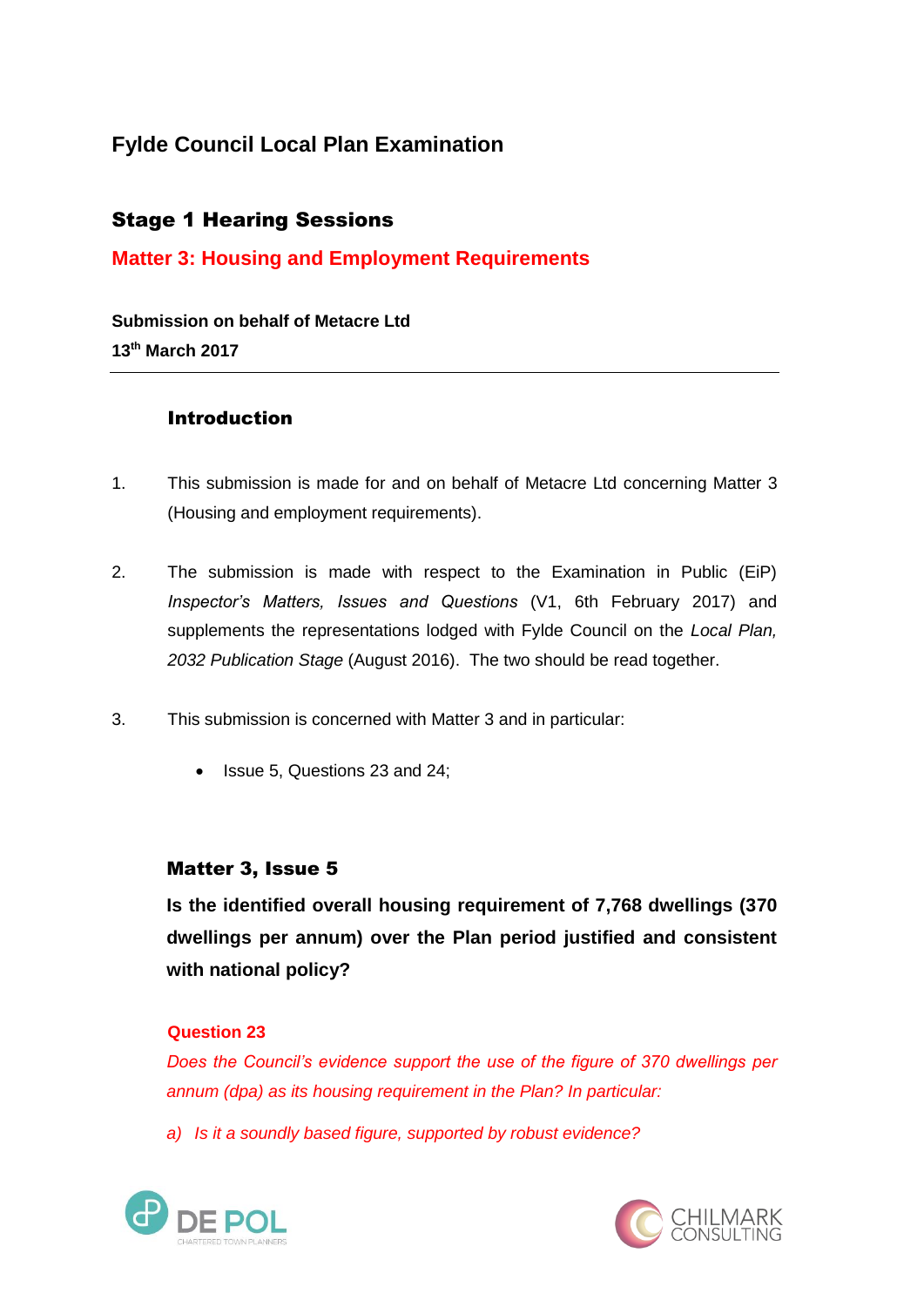- 4. **Policy DLF1** (Development Locations for Fylde) establishes that the Local Plan will deliver a minimum of **7,768** net new dwellings in the period April 2011 to March 2032. This planned requirement equates to **369** dwellings per annum (dpa) and broadly aligns with the Council's conclusion in the *Fylde Housing Requirement Paper* (July 2016) (**ED017**) (and the previous Paper of 2015) that an OAHN of **370** dpa be selected as the planned housing requirement.
- 5. The Council's selection of the **370** dpa OAN figure represents a low position in the potential OAHN range and the selection of this figure for use in the Local Plan results in a significant under-provision of new homes over the plan period.
- 6. The Council has selected a low figure within the OAHN range and has sought to justify this in favour of a demographic-based FOAN at **370** dpa based on:
	- the lack of delivery of new homes in the past;
	- the inability of Fylde to accommodate economic growth; and
	- that the OAHN selected balances economic, social and environmental factors.
- 7. Each factor is considered further in turn.

## Lack of delivery in the past

- 8. It is noted that the average level of completions has been approximately 210 dwellings per annum (dpa) over the 13 year period since 2003/4, however, this completion rate has been affected by:
	- the absence of a Local Plan identifying how the Borough's housing requirements are to be delivered, with a reliance on windfall housing development;
	- a housing moratorium;
	- the Council's reluctance to support planning applications for large greenfield edge of settlement housing development despite a clear need to release large greenfield sites to address the Borough's housing shortfall.
- 9. The above factors will have fundamentally affected the historical completion rate and thus it is inappropriate for the Council to suggest that a lack of delivery in the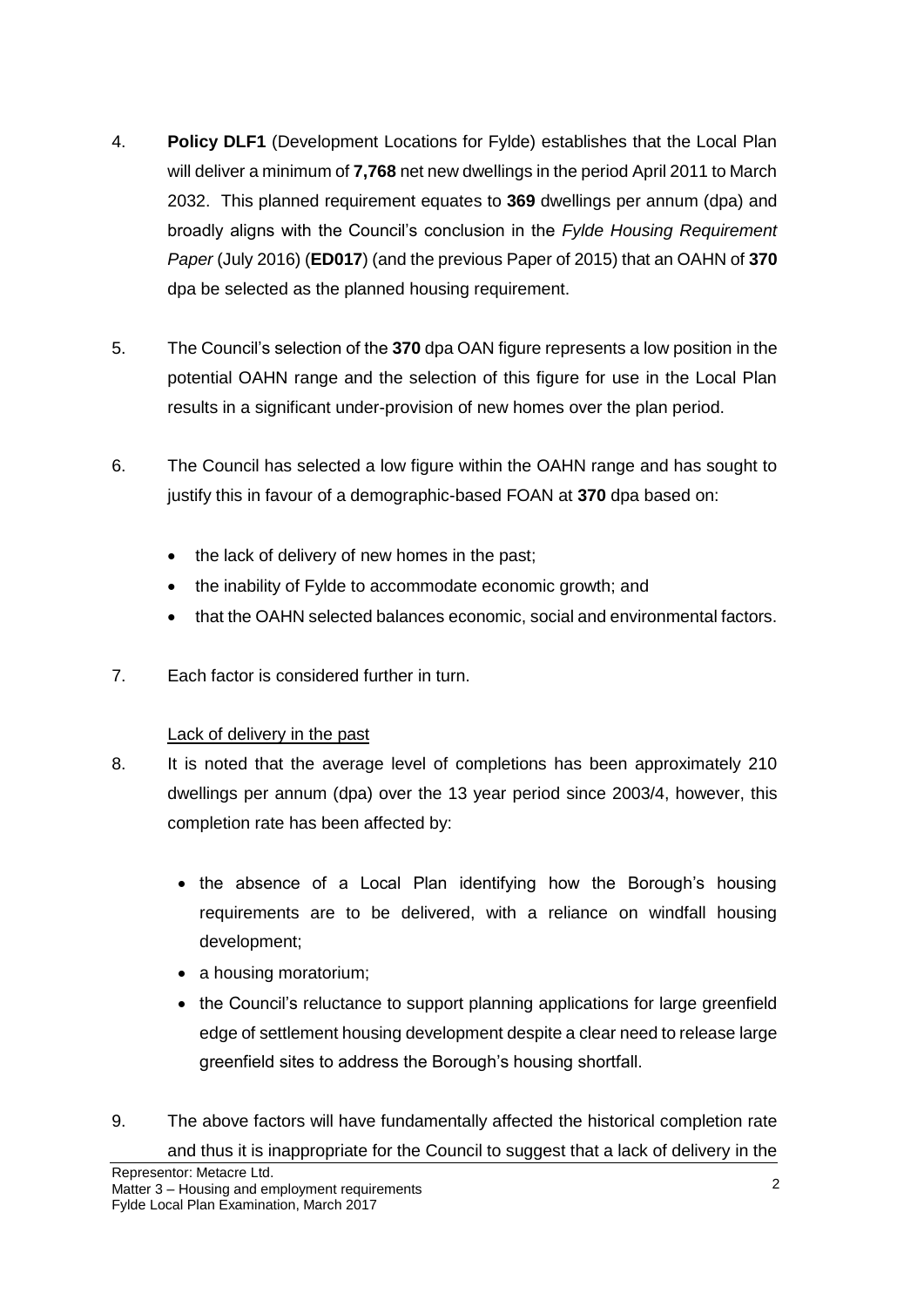past justifies selecting a low figure within the OAHN range. This is expanded upon below.

- 10. The 1996-2006 Fylde Local Plan, which was adopted in May 2003, did not identify any housing allocations and the defined settlement limits were drawn in a restrictive manner as the strategic housing requirement over the remaining plan period had already been met by existing commitments. The Council subsequently adopted the 2004-2016 Local Plan Alterations Review, which introduced an effective moratorium on new residential development.
- 11. The advent of the Regional Spatial Strategy for the North West (RSS) changed the position. The RSS identified a higher annual housing requirement for Fylde between 2003-2021, closer to the level prior to the introduction of the Joint Lancashire Structure Plan (JLSP). The JLSP had reduced Fylde's annual housing requirement by 45% compared to the previous Structure Plan.
- 12. Consequently, the adopted Local Plan not only had no housing allocations or strategy in place to deliver the RSS housing requirement, with there being a complete reliance on windfall development, but the defined settlement boundaries had been drawn in a restrictive manner on the basis that new housing was to be strictly regulated*.* There had even been a housing moratorium in place prior to the RSS.
- 13. Ever since the publication of the RSS it has been evident that significant edge of settlement greenfield development is required if the Borough's housing needs were to be delivered. This was the clear opinion of the Council's own Planning Policy Team. Indeed in a consultation response, dated August 2009, to an outline application for residential development on greenfield land on the edge of Kirkham/Wesham (application 08/1072 and now proposed allocation HSS8) the Council's policy team advised that:

*"…the settlement boundaries in the FBLP were set in circumstances where the development of further greenfield land was not envisaged. As such, having regard to the requirements of Policy L4 of the RSS and the results of the SHLAA, it is for all intents and purposes certain that some significant housing development will be*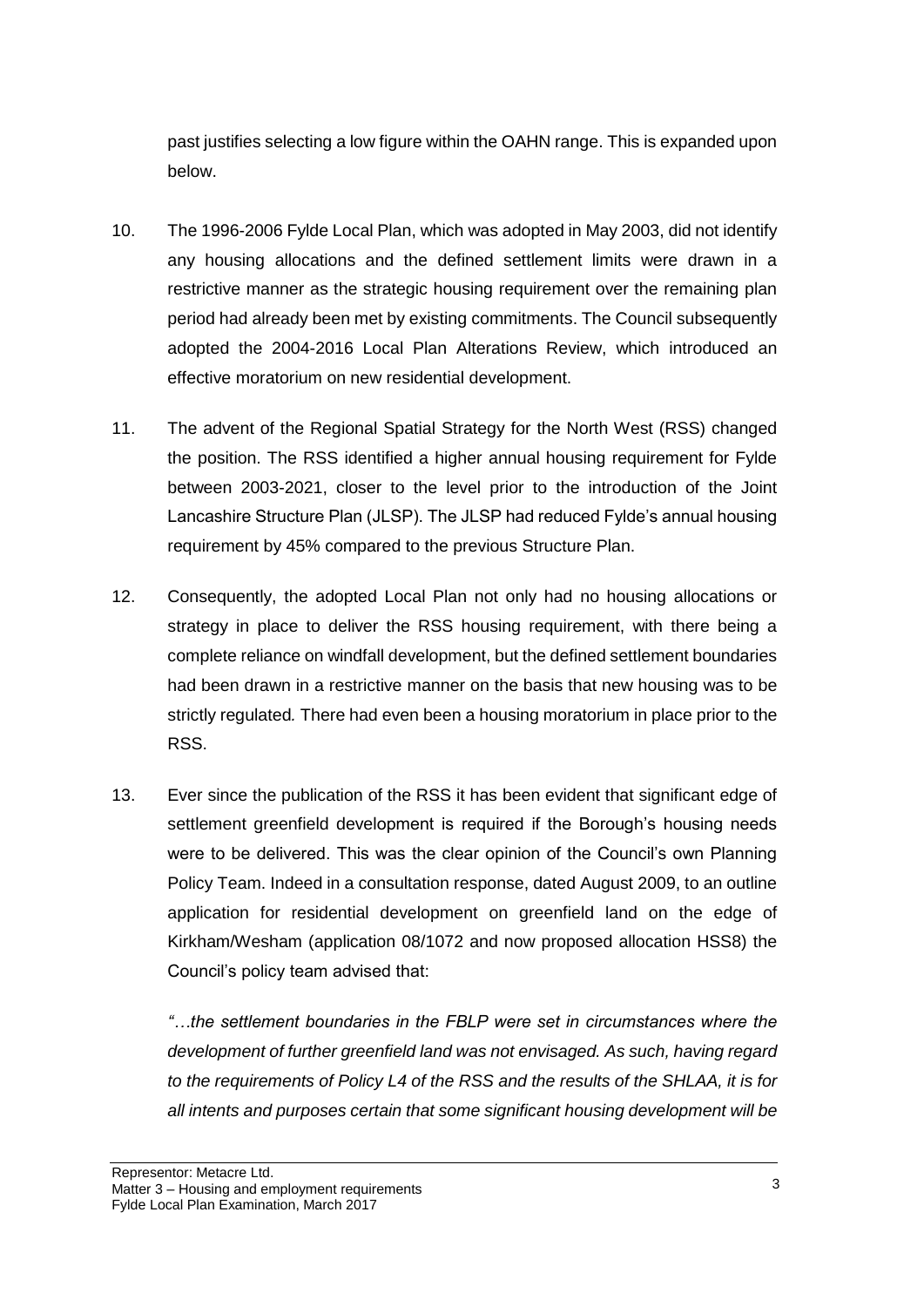*required in Countryside Areas within the period to 2021. For this reason it may be concluded that the settlement boundaries as shown in the FBLP are out of date."*

14. This position has also been accepted in numerous s.78 appeals. For example the Inspector considering the recovered appeal for 1,150 dwellings at Queensway (now proposed allocation HSS1) confirmed back in 2012 that:

*"It is common ground that planning permissions beyond settlement boundaries will be required if the housing land shortfall is to be addressed in accordance with national guidance" (paragraph IR409 of the recommendation report)*

15. Despite a clear out of date Local Plan and continued failure to deliver the Borough's annual housing requirement, resulting in a continually rising housing shortfall, Fylde continued to refuse large housing developments forcing applicants obtain permission via s.78 appeals. For example of those sites identified in the Council's housing trajectory the following had to be granted on appeal, totalling 2,400 dwellings.

| Local<br>Plan Ref. | <b>Site</b>                                          | No. of<br>dwellings | <b>Comments</b>                                                                            |  |  |  |  |  |  |  |  |
|--------------------|------------------------------------------------------|---------------------|--------------------------------------------------------------------------------------------|--|--|--|--|--|--|--|--|
| <b>HS21</b>        | 11-63 Westgate Road                                  | 70                  | Approved on appeal. Subject application had an<br>officer recommendation for approval.     |  |  |  |  |  |  |  |  |
| <b>HS29</b>        | Crossacres, Wesham                                   | 106                 | Original outline permission approved on appeal<br>following non-determination by Council   |  |  |  |  |  |  |  |  |
| HSS1               | of<br>Land<br>south<br>Queensway                     | 1,150               | Outline permission originally approved on appeal<br>following Council's non-determination. |  |  |  |  |  |  |  |  |
| HSS <sub>2</sub>   | Blackfield End Farm,<br>Warton                       | 360                 | Approved on appeal following Council's non<br>determination.                               |  |  |  |  |  |  |  |  |
| HSS8               | The<br>Pastures,<br>Wesham                           | 262                 | Granted on appeal. Subject application had<br>officer recommendation for approval.         |  |  |  |  |  |  |  |  |
| HSS9               | of<br>Land<br>north<br>blackpool<br>road,<br>Kirkham | 117                 | Granted on appeal                                                                          |  |  |  |  |  |  |  |  |
| HSS9               | north<br>of<br>Land<br>Blackpool<br>Road,<br>Kirkham | 180                 | Granted<br>after<br>Council's<br>appeal<br>on<br>non-<br>determination                     |  |  |  |  |  |  |  |  |
| <b>HSS11</b>       | Willow<br>Drive,<br>Wrea<br>Green                    | 100                 | Granted on appeal                                                                          |  |  |  |  |  |  |  |  |
| <b>HS45</b>        | 54 Bryning Lane, Wrea<br>Green                       | 25                  | Granted on appeal. Subject application had<br>recommendation for approval.                 |  |  |  |  |  |  |  |  |
| <b>HS40</b>        | Kings Close, Staining                                | 30                  | Granted on appeal. Subject application had<br>recommendation for approval.                 |  |  |  |  |  |  |  |  |
|                    | Total                                                | 2,400               |                                                                                            |  |  |  |  |  |  |  |  |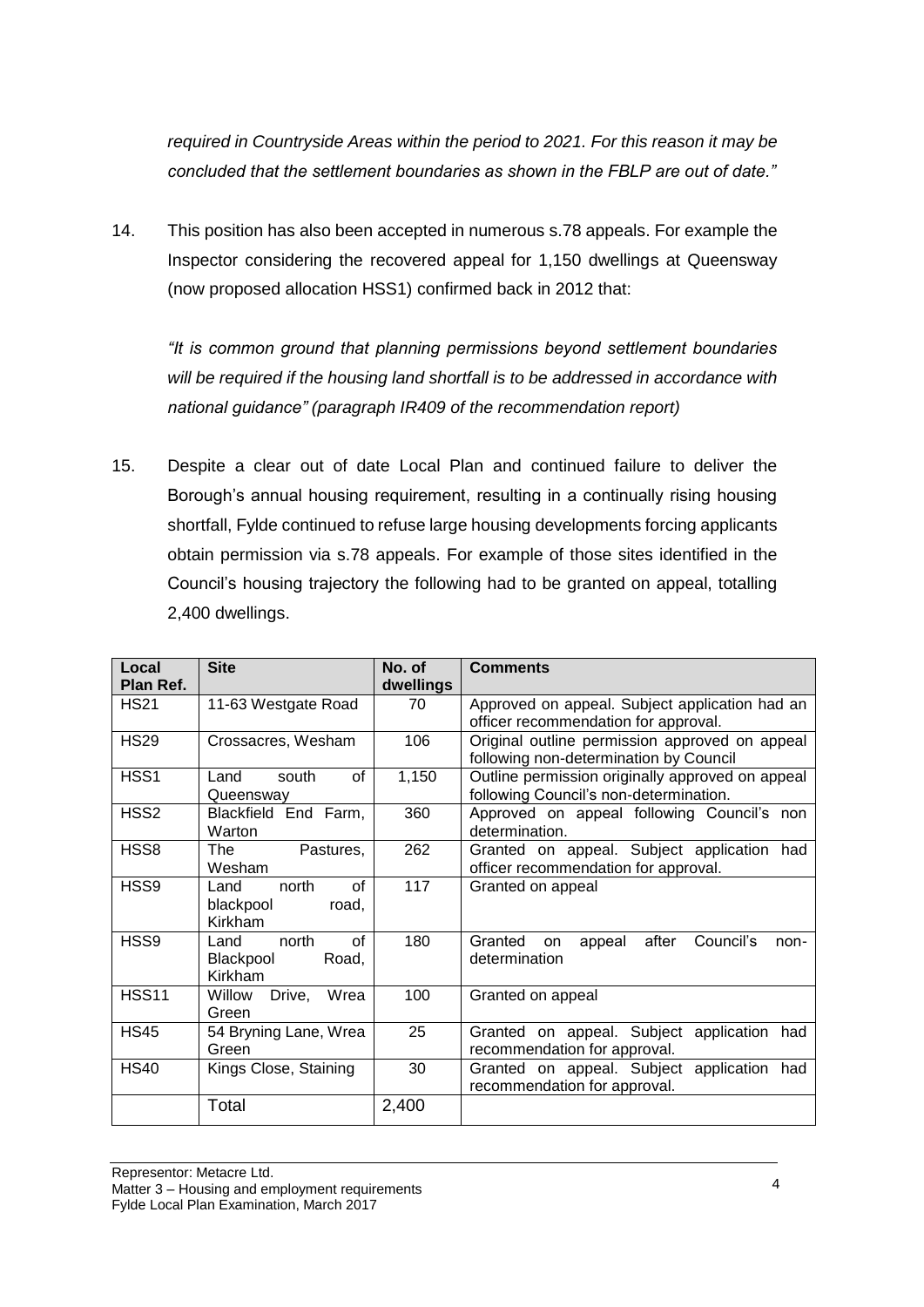- 16. The lack of an up-to date Local Plan positively setting out how development requirements are to be delivered, the housing moratorium in earlier years, the restrictive settlement boundaries drawn at a time when no additional housing was deemed necessary, and a general reluctance to support planning applications for greenfield settlement extensions, have all contributed to the average completion rate being below the Council's identified housing requirement.
- 17. It is noted that Fylde suggest in their response of  $27<sup>th</sup>$  January 2017 that the rate of development over the 4 years between 2012-2016 has been consistently well below commitments and that an increase in commitments has not had an impact on completions. Many planning permissions, particularly for large sites, are initially granted in outline form and can therefore be identified as commitments for sometime before development actually commences. Allocated site HSS8 is a case in point. Phase 1 was initially granted outline permission on appeal in August 2013 but it took a further year before reserved matters were approved in July 2014, and given the need to submit further evidence to discharge conditions and undertake necessary infrastructure, the first dwelling was not completed until Spring 2015. At a rate of 30 dwellings per annum it will take the developer over 8 years to build out this 259 dwelling site.
- 18. The commitment figures are also skewed by the Queensway site (ref. HSS1). Outline planning permission was granted on appeal for 1,150 dwellings in 2012, but due to various constraints and a need to amend the s.106 Agreement on viability grounds, development only started to commence in December 2017.
- 19. Accordingly past completion rates in Fylde is not a sound justification for selecting a low figure within the OAHN range.

#### Inability to accommodate economic growth

20. The inability of Fylde to accommodate economic growth is not due to any lack of available, suitable land or potential sites; it appears to be based on the Council's inability to set out a spatial plan and positively allocate sufficient housing and employment sites to deliver what is needed. As the Housing Requirement Paper notes at paragraph 47, for the Fylde economy to grow, there will be a need inmigration of working age people to replace the large number of people who are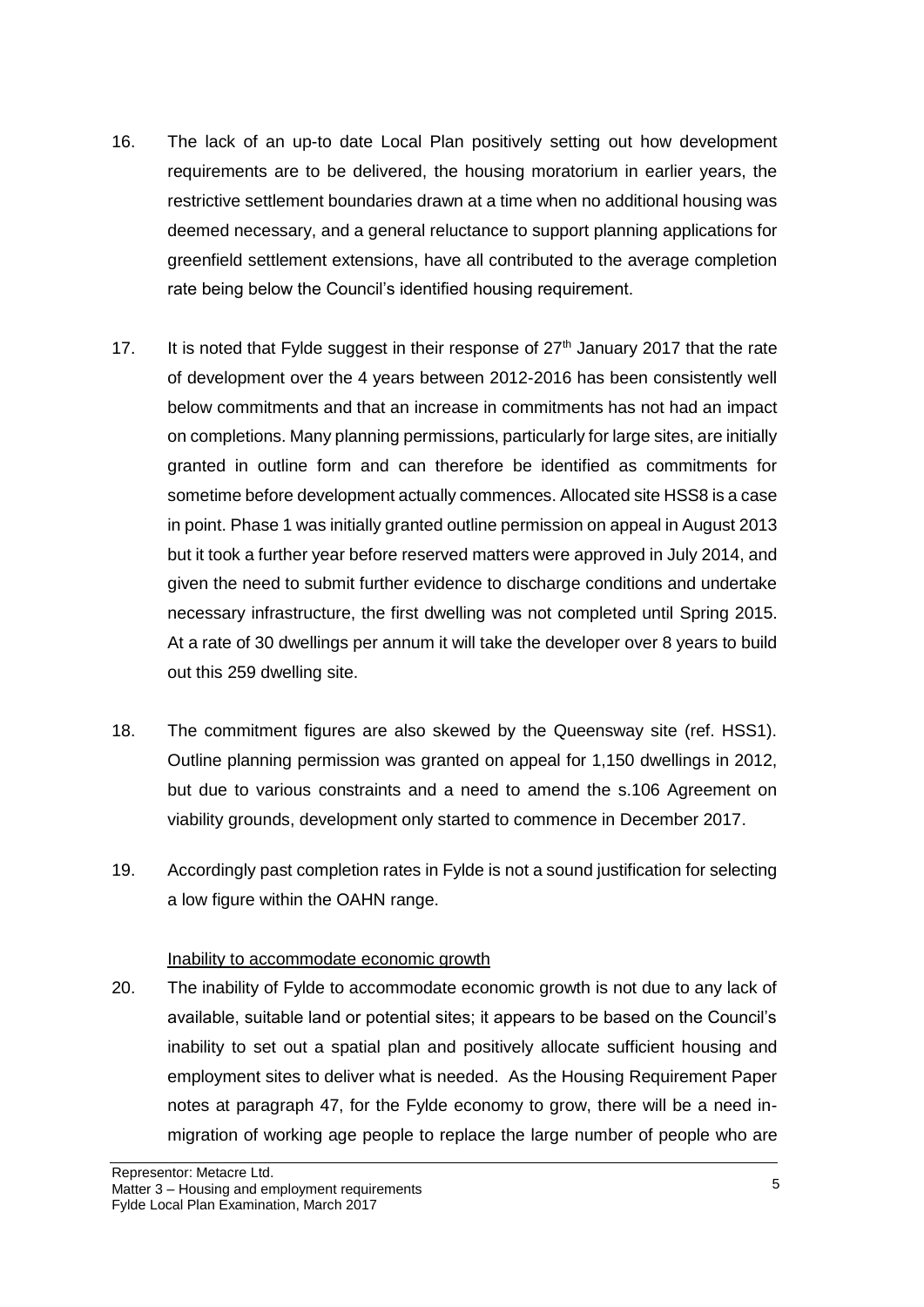likely to retire in the period to 2032. New housing is therefore needed to accommodate new workers and a choice, mix and ready availability of housing supply will support this to be achieved. The draft Plan does not currently take this approach and it is considered that the lack of a positive approach to securing appropriate levels and choice of housing is likely to fetter economic growth. Put simply, there is no lack of ability to find and allocate appropriate levels of housing land supply, rather a lack of determination to deliver this.

- 21. In addition, the SHMA *Addendum 2* (**ED023**) is clear (as recorded at paragraph 68 of the *Housing Requirements Paper*) that the OAHN ranges up to **440-450** dpa to account for employment-led housing growth. It is also important to note that the economic modelling did not itself account for a more significant level and rate of economic growth due to the investments made by the Local Enterprise Partnership or the designation of two Enterprise Zones in and at the border of Fylde.
- 22. There are therefore evident economic factors in the employment-led housing growth scenarios modelled in SHMA *Addendum 2* to show why there needs to be a higher OAHN figure than that selected. Metacre's response to Matter 2, Issue 3, Question 18 deals with this in greater detail.

#### Whether the OAHN balances economic, social and environmental factors

- 23. The Council conclude that the proposed OAHN planned housing requirement is a balanced response to economic, social and environmental factors. Based on the evidence presented herein (and in response to other Hearing Matters by Metacre), it is concluded that the Fylde Plan fails to achieve a balance with insufficient levels of new housing proposed leading to economic and social imbalance.
- 24. In conclusion, and for reasons set out in this submission and other Metacre submissions to Matters 1 and 2, Fylde's suggested figure of 370 dpa is not a soundly based figure supported by robust evidence.
	- *b) Will it ensure that the Plan meets the full objectively assessed housing needs identified in the SHMA?*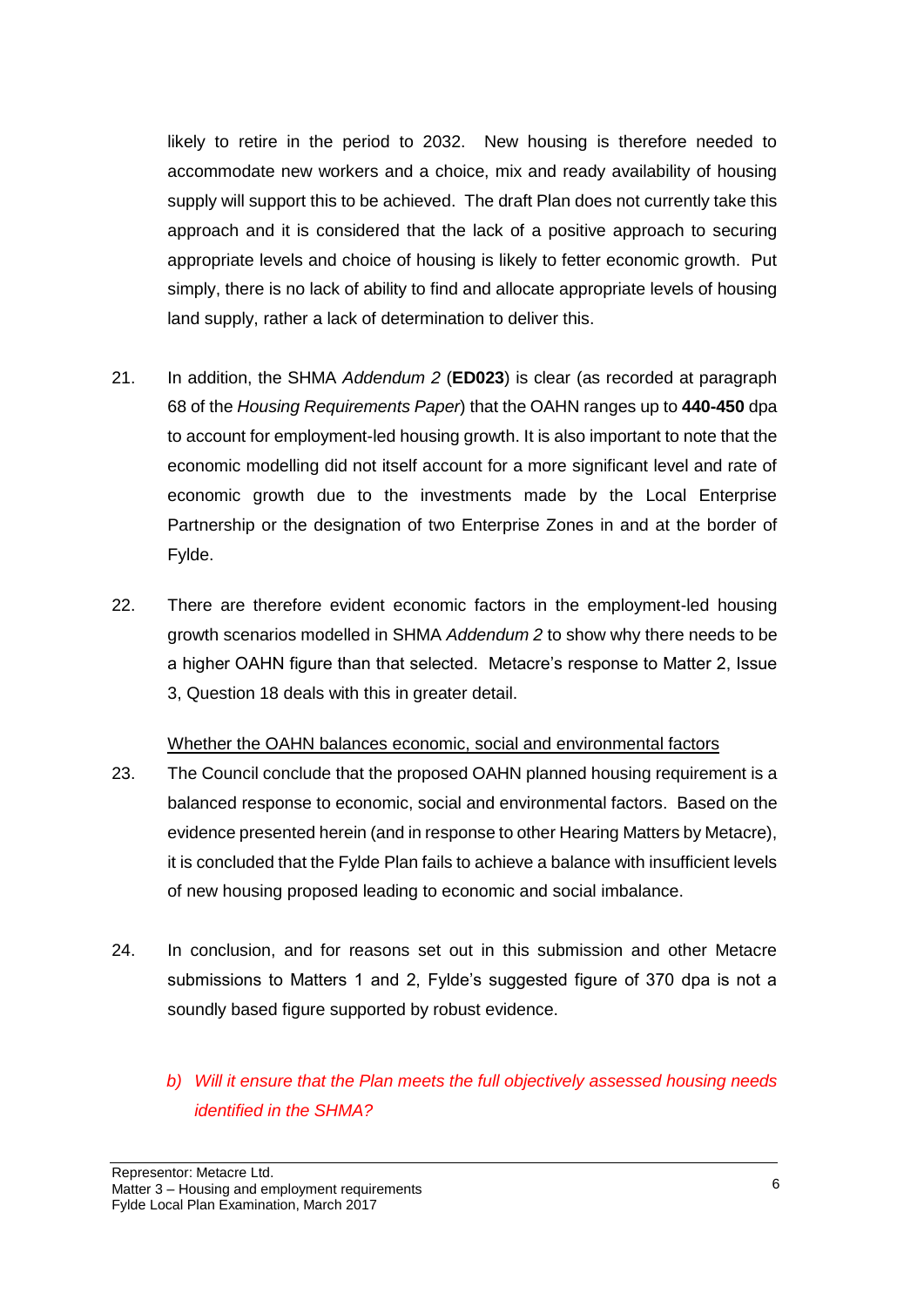- 25. It is Metacre's view that the Plan does not meet the full, objectively assessed housing needs identified in the SHMA, nor the evident unmet need arising from Wyre District (see Metacre's response to Matter 1 concerning the Duty to Cooperate).
- 26. The approach to un-met need in the Plan is not justified. The plan-preparation process, including effective co-operation and collaboration on strategic housing matters would have enabled Fylde Council to identify a housing requirement that met the full, objectively assessed needs of the Housing Market Area and provided adequately and without uncertainty for all such housing needs, including those of the neighbouring authority.
- 27. Unfortunately, and incorrectly in relation to paragraphs 50 and 159 of the NPPF, as currently drafted the Plan leaves the conclusion of the housing requirement that Fylde should make provision for to another time after the Plan is adopted.
- 28. None of the factors that Fylde Council pray in aid to support the selection of an OAHN and a planned requirement significantly below the levels necessary to meet both demographic and economic growth in the District are justified. The Plan, as drafted fails therefore to respond sufficiently to:
	- projected economic growth and under-estimates the potential for greater growth due to the LEP and two Enterprise Zones objectives (see Metacre's response to Matter 2, Issue 3, Question 18);
	- affordability issues (see Metacre's response to Matter 2, Issue 3, Question 16); or
	- the accommodation of un-met housing needs arising in Wyre District (see Metacre's separate response to Matter 1, Issue 1, Question 3).
- 29. The Council's selected OAHN figure is unlikely to meet the assessed housing needs of the area. It is fundamentally flawed and lacks credible justification.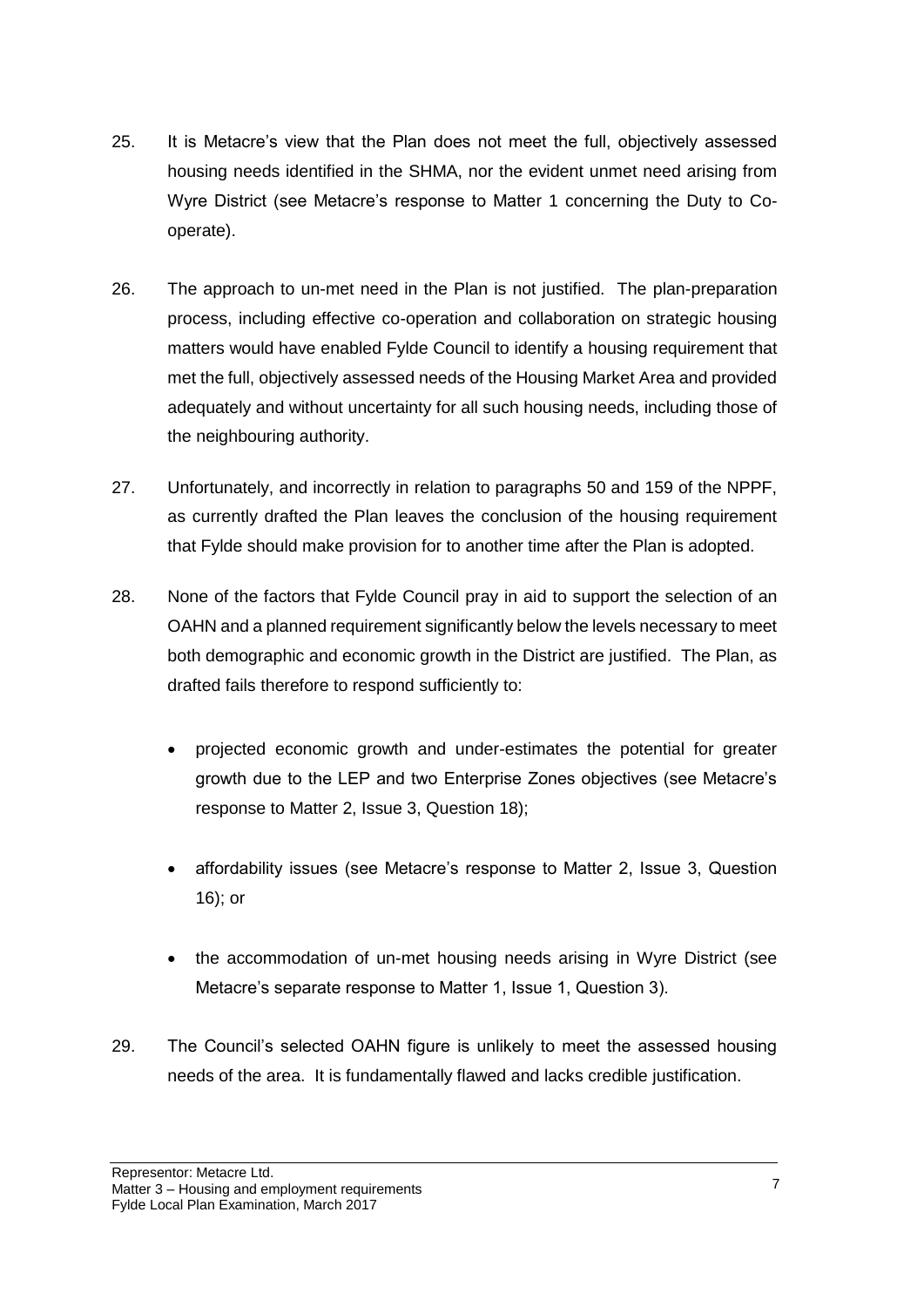- 30. The implications of an OAHN planned requirement that fails to meet evident needs include:
	- a mis-alignment between the proposed economic development and jobs growth objectives of the LEP and the Government and private sector investment in two Enterprise Zones within and at the border of Fylde, with an increasing difficulty for those employed in the District to form or maintain a household or for the area to alter its current commuting pattern which relies on a significant inflow of workers from outside the District;
	- adverse effects on the ability of Fylde (and of its neighbours through displacement of un-met needs) to meet the full objectively assessed housing needs;
	- an increasing imbalance between evident demand for homes with the supply available;
	- an inability to meet the acute levels of affordable housing need that remain.
- 31. There is no credible justification in the SHMA, its two Addenda or the *Housing Requirements Paper* to support the significant difference in the dwelling requirements proposed in the Plan with the projections set out in the evidence base. Fylde's figure of 370 dpa will not ensure that the Plan meets the full objectively assessed housing needs.

## c) *Will it significantly boost housing supply?*

32. The Plan's proposed OAHN figure does represent an increase from the rates of housing delivery achieved prior to the economic recession, although past completion rates in Fylde have been affected by the absence of any strategic housing policy aimed at delivering housing requirements (see submission to question 23a above). The planned requirement also represents an increase above the base demographic level of housing need (the Household Projection 'starting point'), but is below the OAHN based on employment-led housing growth.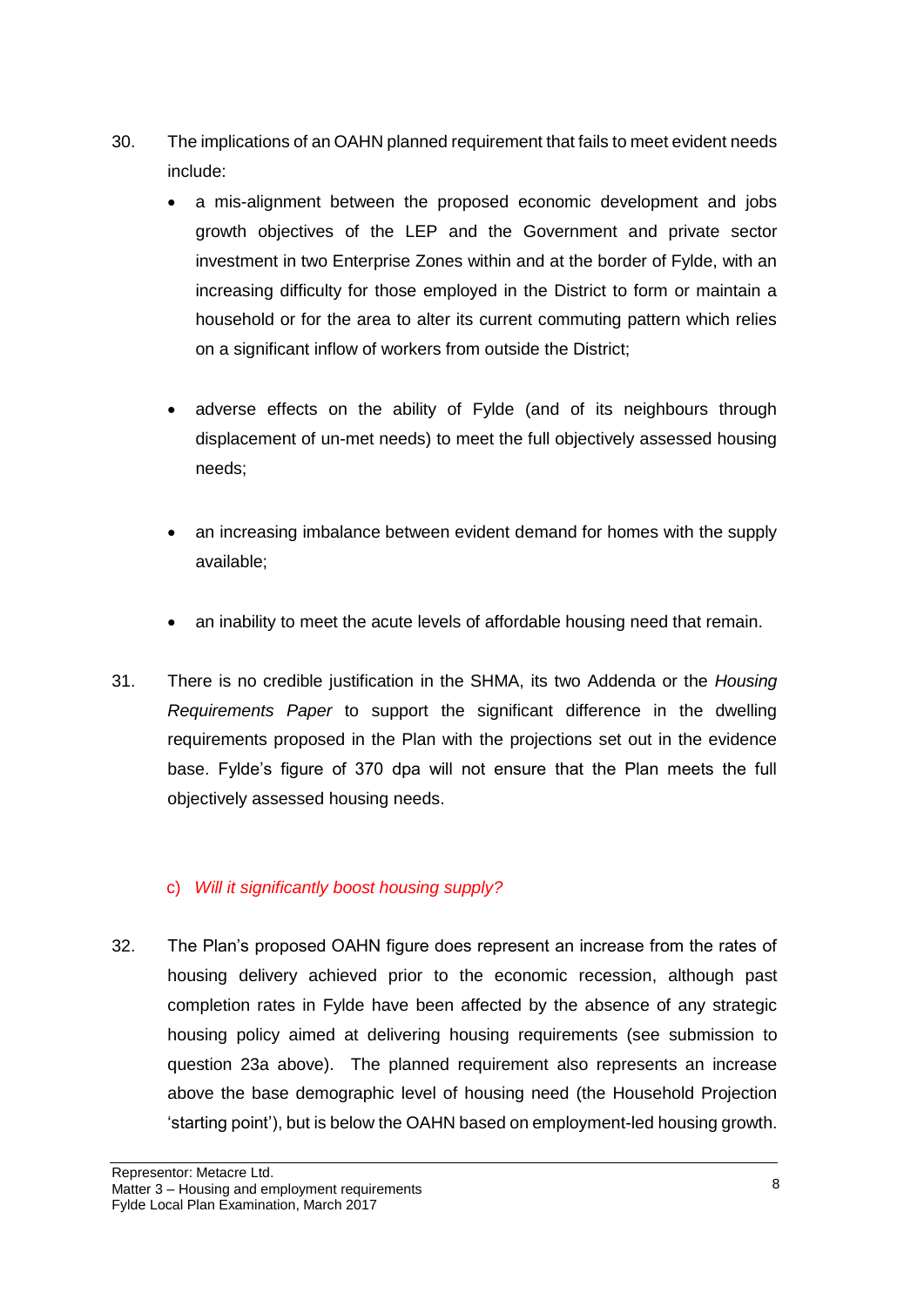- 33. Ultimately the OAHN figure is not adequately identified or evidenced. The Plan's housing target is insufficient to meet the District's own housing requirements, let alone help meet unmet needs arising from Wyre District which forms part of the same Housing Market Area as Fylde and Blackpool.
- 34. For the reasons set out above (and detailed in response to Matter 2 issues and questions) Metacre conclude that the planned requirement will not significantly boost the supply of housing in Fylde to a level that will meet the evident needs. This is inconsistent with paragraphs 47 and 159 of the NPPF and results in an ineffective, unjustified and unsound Plan.

#### **Question 24**

*The soundness of specific land allocations and deliverability of sites to meet the housing requirement will be considered at Stage 2 of the Examination. However, on the basis of the Plan as submitted does it confirm that there is:*

- *a) a supply of specific deliverable sites to meet the housing requirement for five years from the point of adoption;*
- 35. In Fylde's 27th January response to the Inspector's preliminary questions, they provide a summary table to show the five year housing land supply at the point of the Local Plan adoption (2017). Fylde suggest that:
	- The 5-year housing supply requirement including 20% buffer for the period 2017-2022 is 2,520 dwellings, which is based on an annualised requirement of 420 dwellings.
	- The Local Plan can deliver a total of 3,471 homes over the five years following adoption.
	- The Local Plan would have a supply surplus of 951 dwellings on adoption.
- 36. Metacre disputes this suggestion, both in terms of the suggested five year housing requirement and in terms of the suggested deliverable housing supply.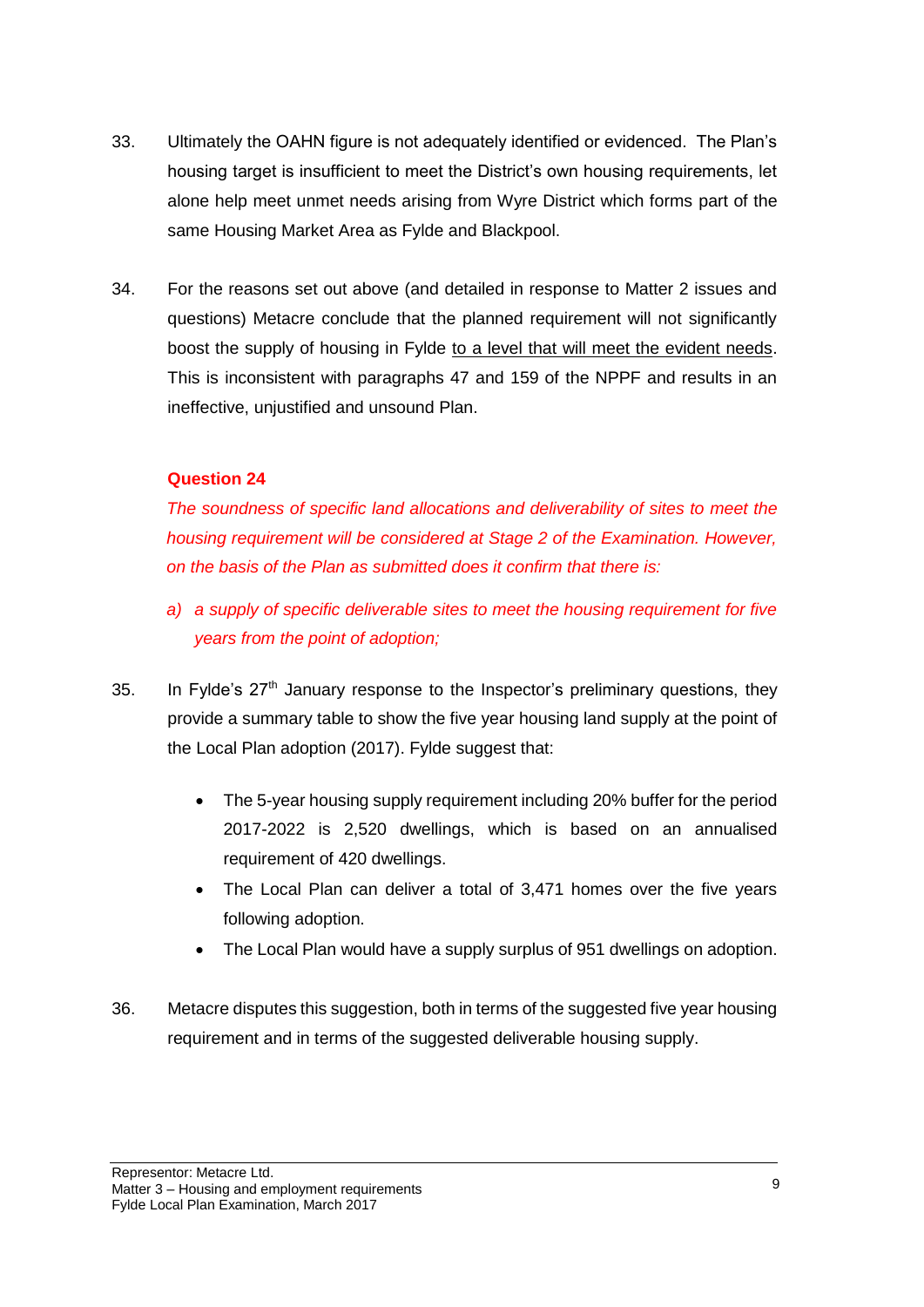- 37. Firstly, the methodology used by Fylde to calculate the Local Plan five year housing requirement is contrary to National Policy / Guidance and even contradicts the approach used by Fylde in their own Housing Supply Statement.
- 38. Fylde's most recently published Five Year Housing Supply Statement (HSS) has a base date of March 2016 and uses the Local Plan's suggested OAHN figure of 370 dpa to calculate the five year housing requirement, which is identified as 3,181 dwellings:
	- a. Housing requirement 2011-2016 (370 dpa x 5yrs) =  $1,850$
	- b. Housing completions  $2011 2016 = 1,049$
	- c. Housing shortfall at March 2016 = 801
	- d. 5yr housing requirement 2016-2021 (370 dpa x 5yrs) =  $1,850$
	- e. Plus 801 housing shortfall =  $2,651$  (530dpa)
	- f. Plus 20% buffer = 3,181 (636 dpa)
- 39. It will be noted that in the HSS Fylde acknowledge that the entire housing shortfall since the start of the Plan period should be delivered within the next five years, aka the Sedgefield approach. This has been the Council's approach for a number of years and is supported by Metacre.
- 40. The Local Plan however now seeks to apply the Liverpool method of spreading the housing shortfall across the whole plan period. This is clearly evident from the housing trajectory in Local Plan Appendix 2 which identifies the adjusted annual requirement for 2016/17 onwards, pre-buffer, as 420 dpa, i.e.:
	- a) Housing shortfall  $2011-2016 = 802<sup>1</sup>$
	- b) 802 shortfall spread over remaining 16yrs of Local Plan = 50dpa
	- c) Local Plan OAN requirement of  $370$ dpa +  $50$ dpa =  $420$ dpa
- 41. By applying the Liverpool approach in the Local Plan Fylde are essentially only aiming to deliver 250 of the 802 dwelling shortfall over the next five years. After the 20% buffer is applied, it alters the five year housing requirement at the 2016/17

**.** 

<sup>&</sup>lt;sup>1</sup> The dwelling completion figure in Fylde's HSS differs to the Local Plan figure by 1 dwelling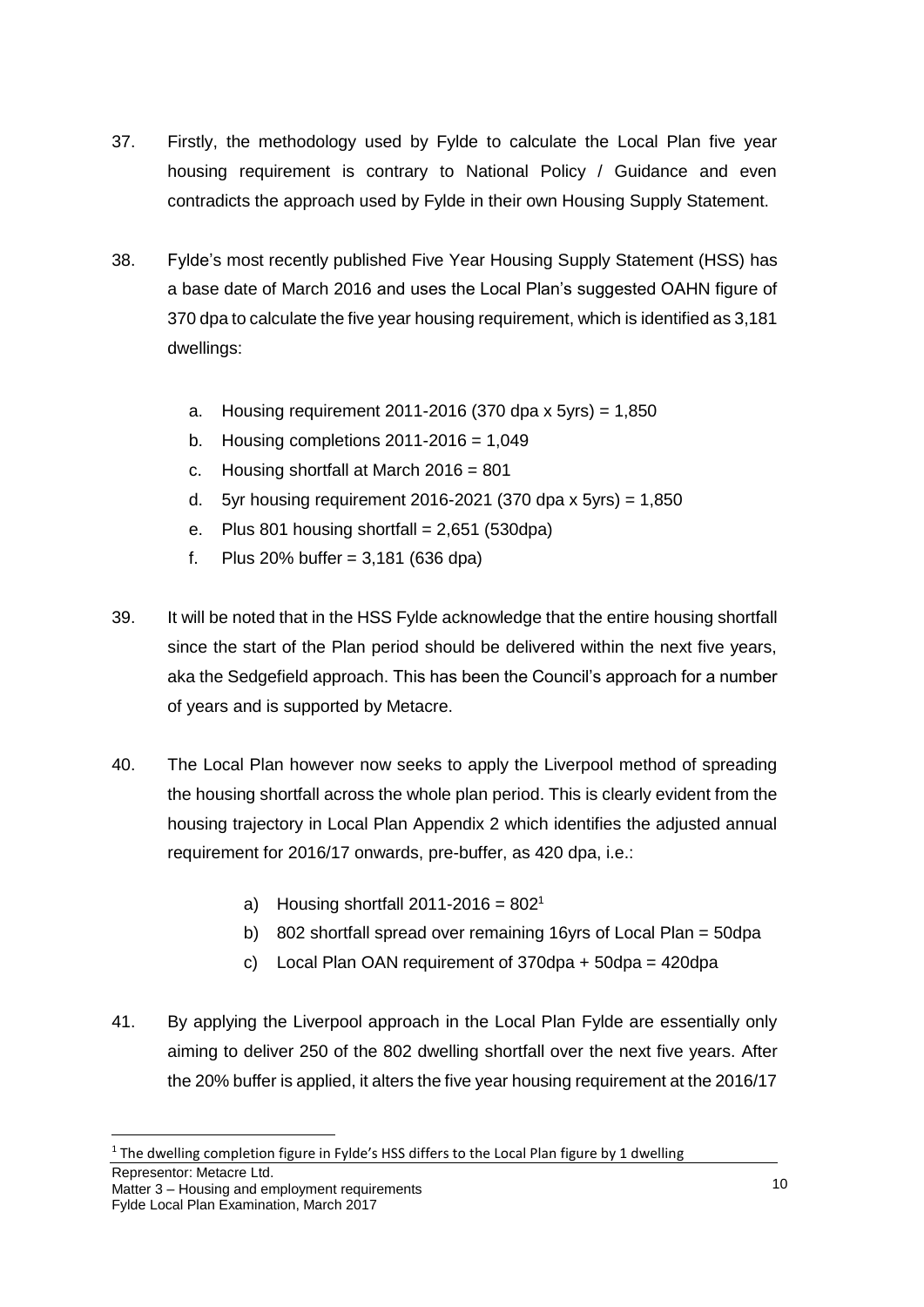base date from 3,181 dwellings, as identified in Fylde's HSS, down to 2,520 dwellings as identified by Fylde in their  $27<sup>th</sup>$  January response.

- 42. Bearing in mind that at 2016/17 we are already 5yrs into the Local Plan period, this means pushing 69% of the current housing shortfall to the latter half of the plan. Such an approach would simply compound past under delivery in direct contrast to significantly boosting the housing supply as required by NPPF 47.
- 43. Sedgefield is clearly supported by National policy / guidance, as it seeks to make up the housing shortfall quickly and enable housing delivery to proceed at the rate planned. Indeed PPG states:

"*Local planning authorities should aim to deal with any undersupply within the first 5 years of the plan period where possible*." (PPG ID:3-035)

- 44. Fylde had argued the Liverpool approach at a recovered s.78 appeal for 320 dwellings at Tarnbrick Farm back in 2013. When granting planning permission the SoS confirmed in paragraph 13 of the decision notice that he endorsed the Inspector's conclusions at IR208-221, with IR209 stating that "*The supply, even if the Council's figures are adopted, which would make up the shortfall over a significant period of time, and which I consider would not be the most desirable route, would only amount to 3.1 years housing land*" (self-emphases). IR217 also states "*The shortfall should be made up as quickly as possible to accord with the aspirations of the Framework to significantly boost the supply of housing*."
- 45. For a number of years now Fylde have accepted that the housing shortfall should be delivered within the five year period, as confirmed in their annual HSS, and they have provided no justification as to why the Liverpool approach is now being suggested in the Local Plan.
- 46. Secondly, in their  $27<sup>th</sup>$  January response to the Inspector's preliminary questions Fylde still identify the five year requirement from the adoption date of the plan as 2,520 dwellings. Rather than updating the housing requirement evidence to a 2017/18 base date, by taking into account completions and demolitions in 2016/17, Fylde have simply continued to apply the aforementioned 420 dpa adjusted figure. Based on Fylde's historic completion rate there is a distinct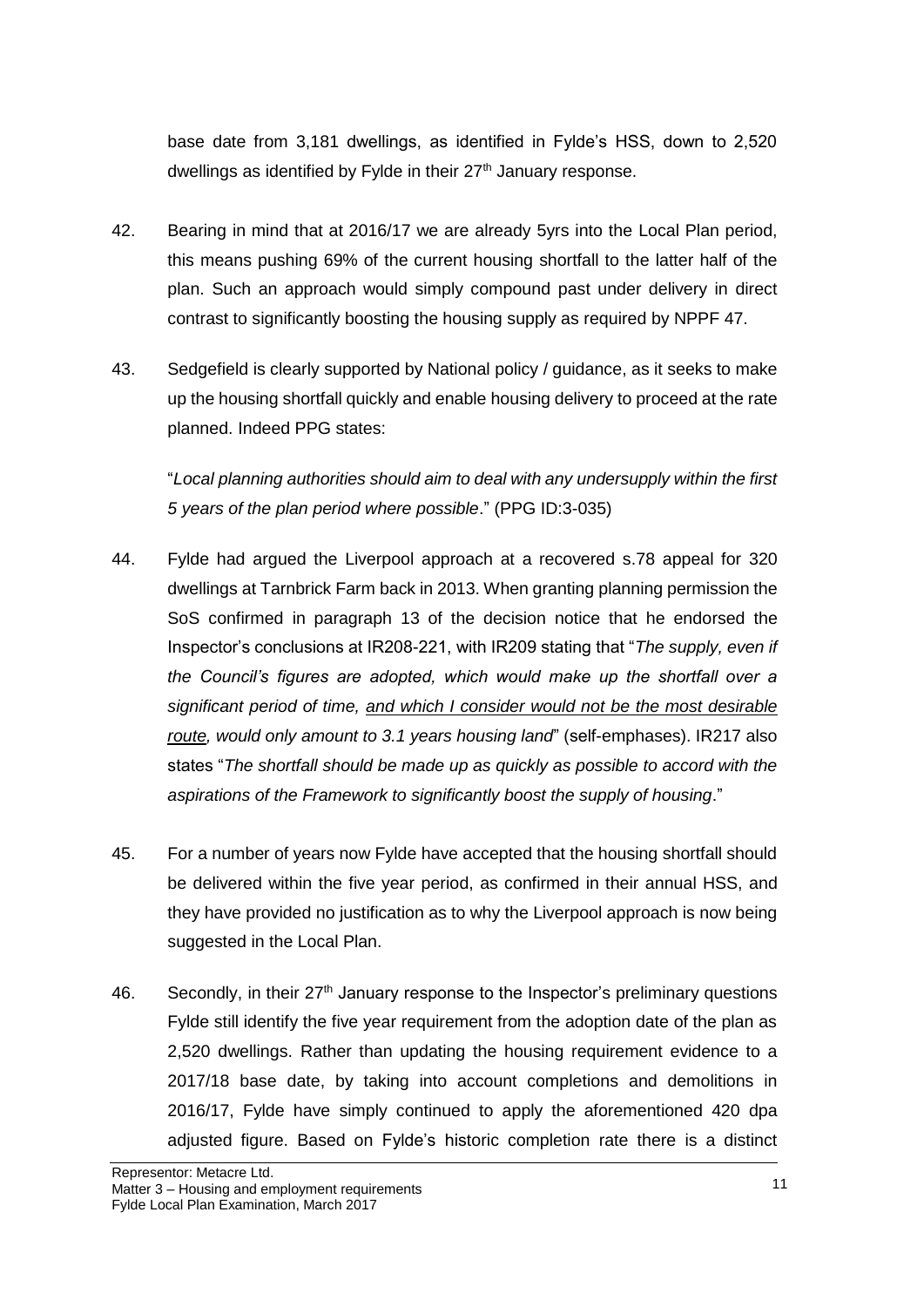possibility that when the housing position is updated for the March 2017 base date the housing shortfall may have increased. This would mean the five year requirement would be higher as a result. You simply cannot use the housing requirement position at March 2016 to demonstrate that there is a five year supply from March 2017 onwards. If the only complete housing evidence available has a base date of March 2016 then the five year supply position has to be calculated using that base date.

- 47. Fylde's suggestion that the five year housing requirement from Local Plan adoption is 2,520 dwellings is therefore unsound. Firstly, it is not possible to calculate what the five year requirement is for a 2017/18 base date as the required evidence has yet to be published. Secondly, the housing shortfall should be addressed within the five year period, ala Sedgefield, and not pushed back to later parts of the plan period, ala Liverpool.
- 48. The five year requirement based on Fylde's suggested OAHN of 370dpa with a 20% buffer is therefore 3,181 dwellings, as stated in Fylde's own Five Year HSS. However, it should be noted that Metacre consider that the 370 dpa figure does not meet the full OAHN. If the employment-led OAHN figure of 440-450 dpa (Fylde's SHMA Addendum 2) is used then the five year requirement would be circa 4,082 dwellings. This is demonstrated below using the mid-point between the 440-450 range.
	- a) Housing requirement  $2011-2016$  (445 dpa x 5yrs) = 2,225
	- g. Housing completions  $2011 2016 = 1,048$
	- h. Housing shortfall at March  $2016 = 1,177$
	- i. 5yr housing requirement 2016-2021 (345 dpa x 5yrs) =  $2,225$
	- i. Plus 1,177 housing shortfall =  $3.402$
	- k. Plus 20% buffer = 4,082 (816 dpa)
- 49. With regards to the housing supply, Fylde's suggested five year deliverable supply of 3,471 dwellings between 2017-2022, as set out in their  $27<sup>th</sup>$  January response, is simply an extract from their trajectory in Local Plan Appendix 2. As with the housing requirement evidence the delivery rates for individual sites have not been updated to a March 2017 base date. Accordingly, Fylde are using both the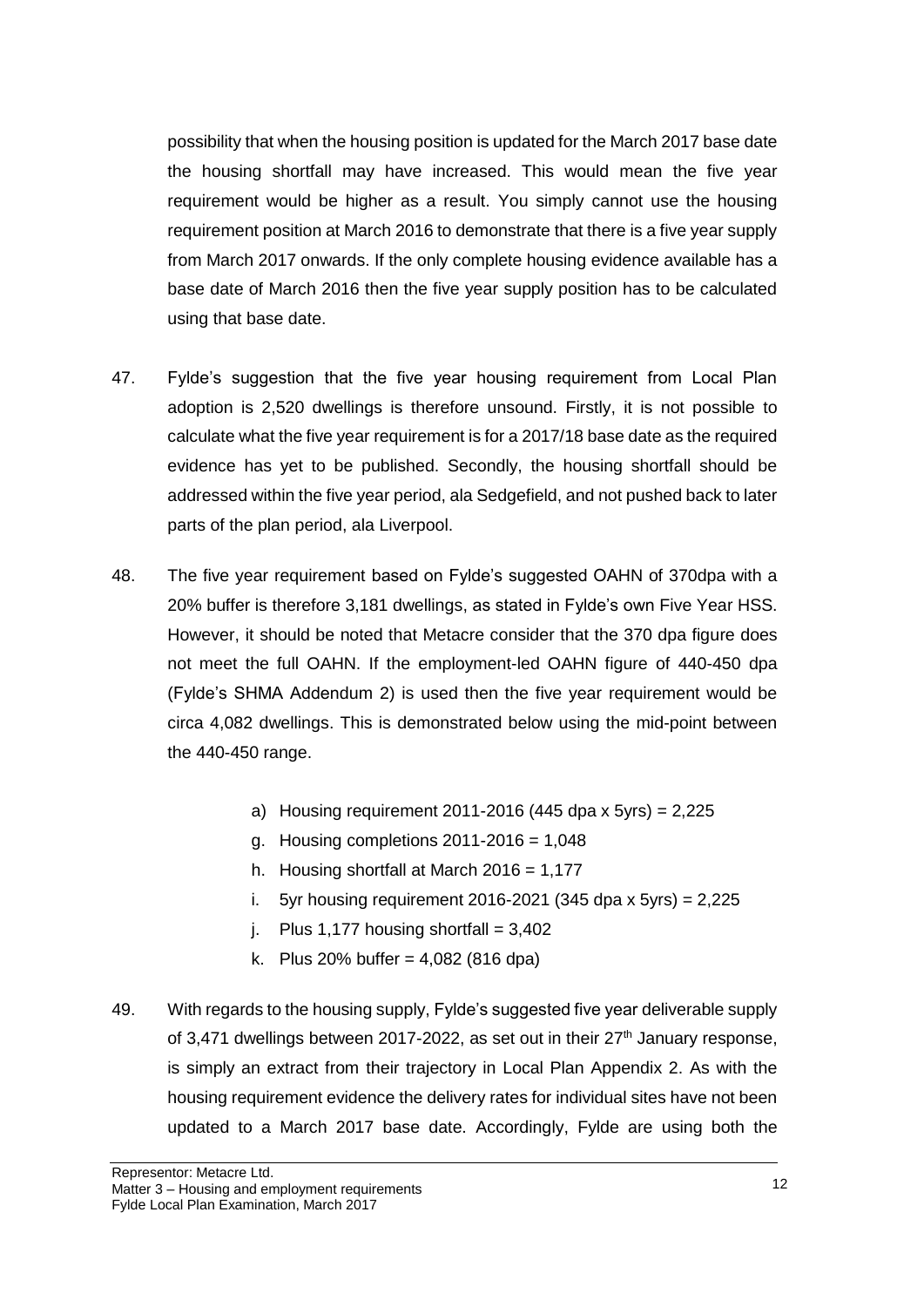requirement and supply evidence from March 2016/17 to try and demonstrate a five year supply from a 2017/18 base date. This is unsound.

50. Furthermore, Fylde are overestimating the extend of the deliverable supply. For example:

#### Sites MUS2 Whyndyke Farm and HSS2 Blackfield End Farm

- 51. It is not disputed that these two sites will come forward for development however the Local Plan trajectory is considered optimistic in terms of when the two sites will start delivering housing.
	- *MUS2 Whyndyke Farm*. Fylde's five year trajectory anticipates the first dwellings being built in 2018/19. Whilst Fylde's Development Control Committee have resolved to grant outline planning permission, this has yet to be issued as the required s.106 Agreement is still being produced. The applicants are landowners, not developers, and the site will therefore require marketing as well as reserved matters applications to be submitted / approved. There are also a significant number of conditions which require discharging before development can commence. Even for a smaller site it would be reasonable to assume under such circumstances that the first dwellings are unlikely start coming forward for another 2 years. Indeed Fylde's HSS states that for sites with outline permission awaiting the signing of a s.106, dwellings are not anticipated until year 3 of the 5yr period. However, Whyndyke Farm is a major strategic site for 1,400 dwellings, 20ha of Class B2 / B8 uses, Primary School, two Local Neighbourhood Centres, Class A4 and D1 uses, together with open space and other infrastructure, including an internal distributor road together with improvement schemes to the M55 junction and other off-site highway works. The proposed conditions on the Committee Report require some of this infrastructure to be implemented prior to the occupation of the first dwelling. Fylde's suggestion that 30 dwellings will be delivered on this site in 2018/19 is therefore unrealistic. It is unlikely that this site will start to deliver housing until 2020/21.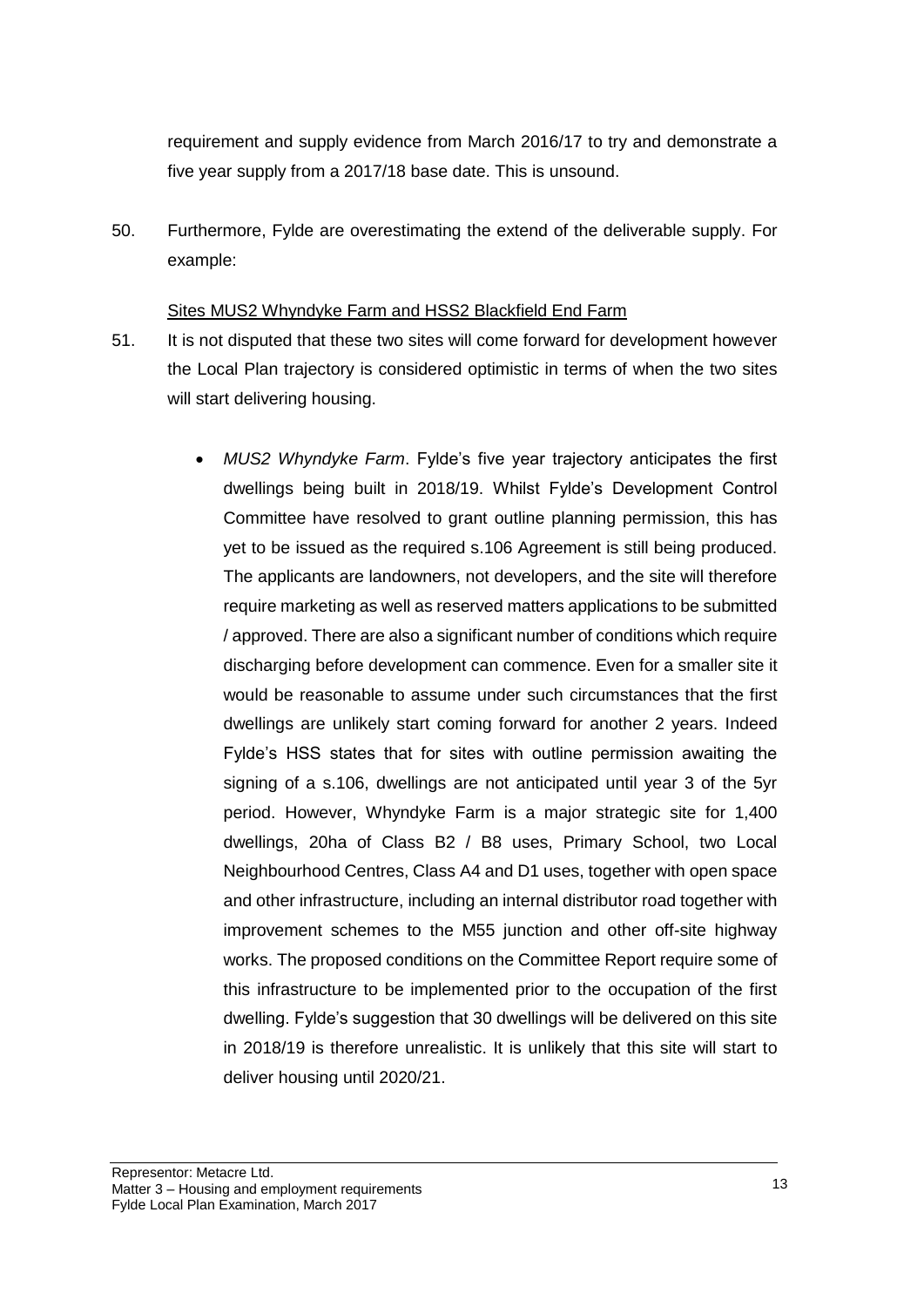- *HSS2 Blackfield End Farm*. The Local Plan trajectory shows this site delivering housing from 2017/18, however, the developer only submitted the Reserved Matters application in February 2017 (ref. 17/0129) and there are also conditions on the outline approval which need discharging. When combined with the site infrastructure it is evident that the delivery of this site has slipped by a year.
- 52. This means that Fylde are overestimating the deliverable supply from these two sites by **150 dwellings**.

| Site             |            | 2016/17 | 2017/18 | 2018/19 | 2019/20 | 2020/21 | Total |
|------------------|------------|---------|---------|---------|---------|---------|-------|
| MUS <sub>2</sub> | Local Plan |         |         | 30      | 60      | 60      | 150   |
|                  | Metacre    |         |         | 0       |         | 30      | 30    |
| HSS <sub>2</sub> | Local Plan |         | 15      | 30      | 30      | 30      | 105   |
|                  | Metacre    |         |         | 15      | 30      | 30      | 75    |

Sites HSS4 Coastal Dunes, HSS1 Queensway and MUS1 Cropper Road East

- 53. With regards to general delivery rates Fylde assumes that 15 homes will be built in the first year and 30 homes p/a in subsequent years. However, if the site has a capacity of more than 300 homes Fylde assumes that there will be two developers and thus the output is doubled. The assumption that there would be two developers on larger sites is reasonable where no developer is currently on board, however, where evidence indicates that a site is being brought forward by a single developer there is no justification for applying this greater delivery rate. This is applicable to the following sites:
	- *HSS4 Coastal Dunes*. This is the former Pontins site on the edge of Blackpool where development is proposed in two phases. Phase 1 has already received planning permission and is under construction by Persimmon Homes. Phase 2 has also been purchased by Permission Homes who have submitted a full planning application for the remainder of the site. Evidence therefore clearly indicates that whilst this site comprises over 300 dwellings it is nevertheless being brought forward by one developer. The standard delivery rate of 15 dwellings in yr1 and 30 dpa thereafter is therefore applicable.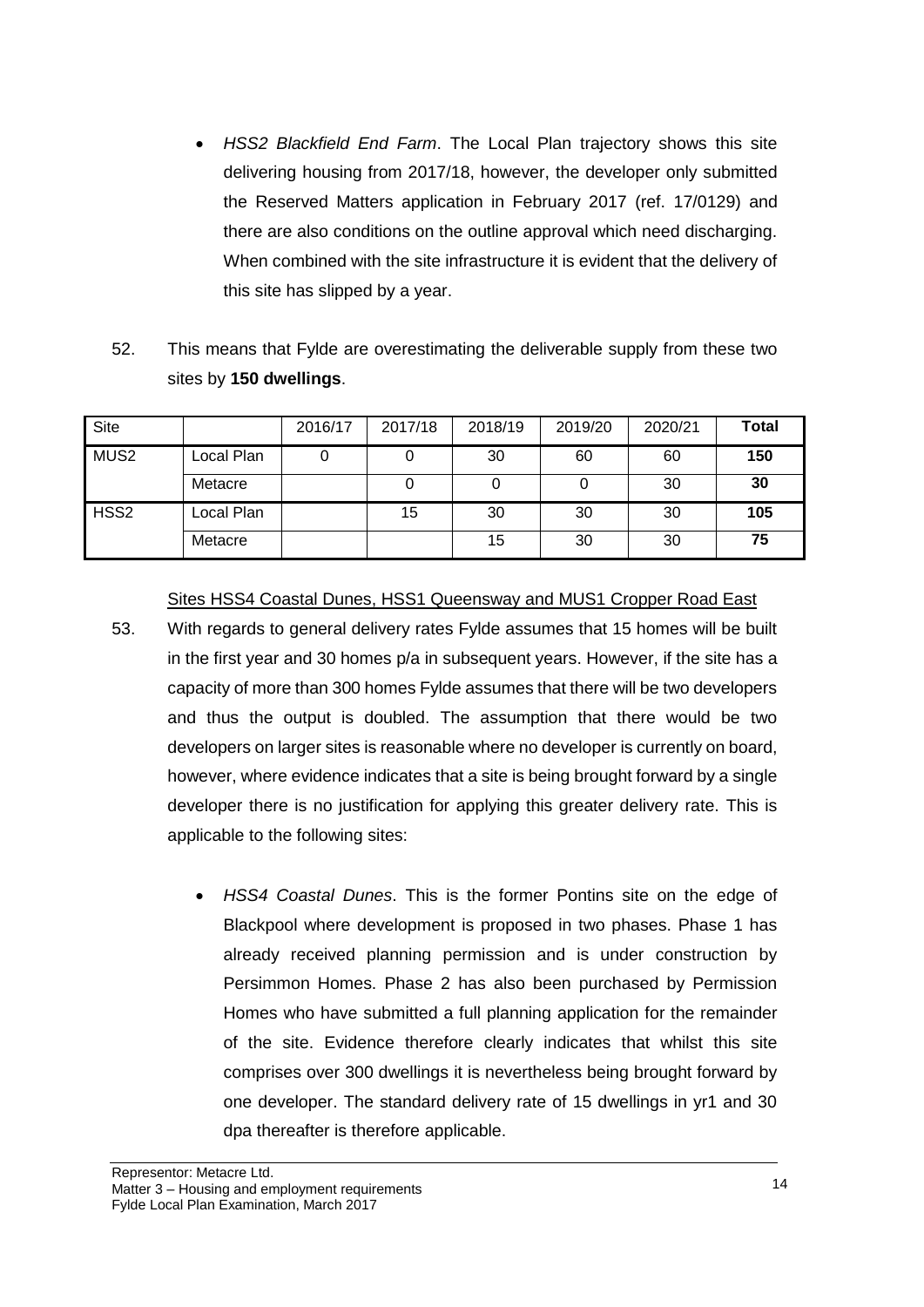- *HSS1 Queensway*. Whilst this site exceeds 300 dwellings housing developer Kensington Developments Ltd has secured reserved matters approval for phase 1 and have submitted reserved matters for the remainder of the development. This indicates one developer. Furthermore, Fylde assumes that 30 dwellings will be delivered from this site in 2016/17. It is understood that the Phase 1 development did not actually commence until December 2016 and given the need for infrastructure before the first dwellings are completed the delivery of this site has also evidently slipped by a year.
- *MUS1 Cropper Road East, Whitehills*. This Local Plan allocation is split into four sites, two of which are sited adjacent to one another and owned by the developer Wainhomes. One of these two sites has planning permission for 145 dwellings and is under construction, the other has outline permission for 80 dwellings and Wainhomes have submitted a Reserved Matters application (16/0847). Moreover the submitted layout shows the 80 dwellings site being accessed via the larger site. Evidence therefore indicates that the smaller 80 dwelling site will be phase 2 and brought forward after Wainhomes have completed the 145 dwellings currently under construction. Fylde treat these two sites as though they are being completed by separate developers and show them both being developed at the same time.
- *HSS5 Cropper Road West, Whitehills. Fylde's table in their 27<sup>th</sup> January* response states that this site is owned by Wainhomes and that an application is expected shortly. If there is known to be only one developer then there is no justification for the higher delivery rate.
- 54. When the above is taken into account Metacre consider that Fylde are over overestimating the five year delivery from these sites by **410 dwellings**.

| Site             |            | 2016/17 | 2017/18 | 2018/19 | 2019/20 | 2020/21 | Total |
|------------------|------------|---------|---------|---------|---------|---------|-------|
| HSS4             | Local Plan | 60      | 60      | 60      | 60      | 60      | 300   |
|                  | Metacre    | 30      | 30      | 30      | 30      | 30      | 150   |
| HSS <sub>1</sub> | Local Plan | 30      | 60      | 60      | 60      | 60      | 270   |

Representor: Metacre Ltd. Matter 3 – Housing and employment requirements Fylde Local Plan Examination, March 2017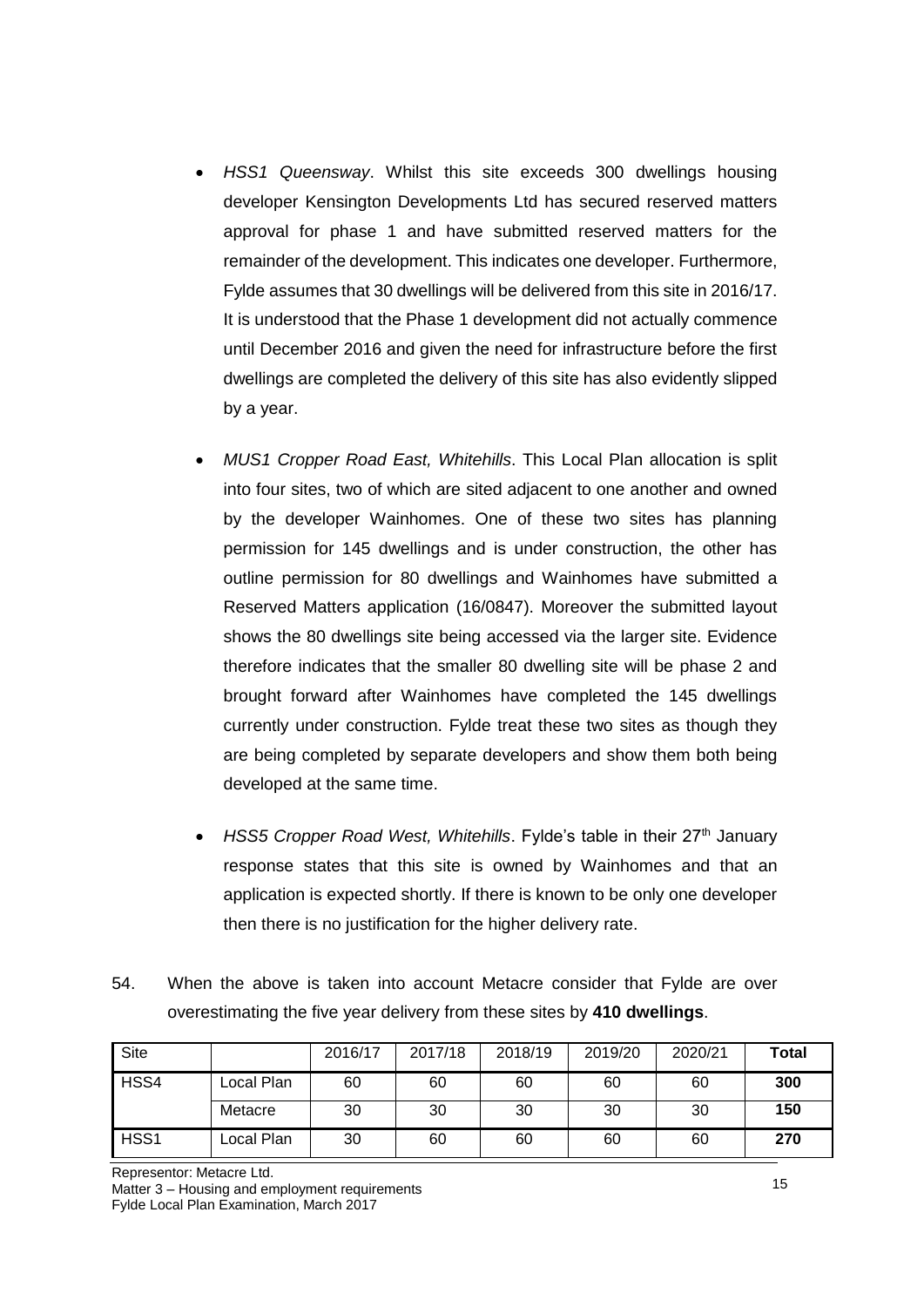|                  | Metacre    |    | 15 | 30 | 30 | 30 | 105 |
|------------------|------------|----|----|----|----|----|-----|
| MUS1             | Local Plan | 15 | 30 | 30 | 30 | 30 | 135 |
|                  |            | 0  | 15 | 30 | 30 | 5  | 80  |
|                  | Metacre    | 15 | 30 | 30 | 30 | 30 | 135 |
|                  |            |    | 0  | 0  | 0  |    | 0   |
| HSS <sub>5</sub> | Local Plan |    |    |    |    | 30 | 30  |
|                  | Metacre    |    |    |    |    | 15 | 15  |

# Sites HS12 Fairways, HS13 Kingsway Garage, HS14 AXA and HS32 West End Residential Park

- 55. These sites are all the subject of planning applications where the Council's Development Control Committee has resolved to grant planning permission subject to a s.106 Agreement, but where there has been no progress in this matter for a number of years. Indeed had planning permission been granted when the Committee resolved to approve the applications all of these permissions would have now expired.
	- *HS12 Fairways, St Annes (20 dwellings)*. Fylde DC Committee resolved to grant outline planning permission subject to a s.106 over 9 years ago in 2008 (08/0092). The Council's web site indicates that there is still no completed s.106 and thus no planning permission.
	- *HS13 Kingsway Garage, St Annes (30 dwellings).* Fylde DC Committee resolved to grant outline planning permission subject to a s.106 over 4 years ago in Oct 2012 (11/0667). The Council's web site indicates that there is still no completed s.106 and thus no planning permission.
	- *HS14 AXA site, Lytham (45 dwellings)*. Fylde DC Committee resolved to grant outline planning permission subject to a s.106 over 3 years ago in Sept 2013 (13/0152). The Council's web site indicates that there is still no completed s.106 and thus no planning permission.
	- *HS32 West End Residential Park, Kirkham (27 dwellings)*. Fylde DC Committee resolved to grant outline planning permission subject to a s.106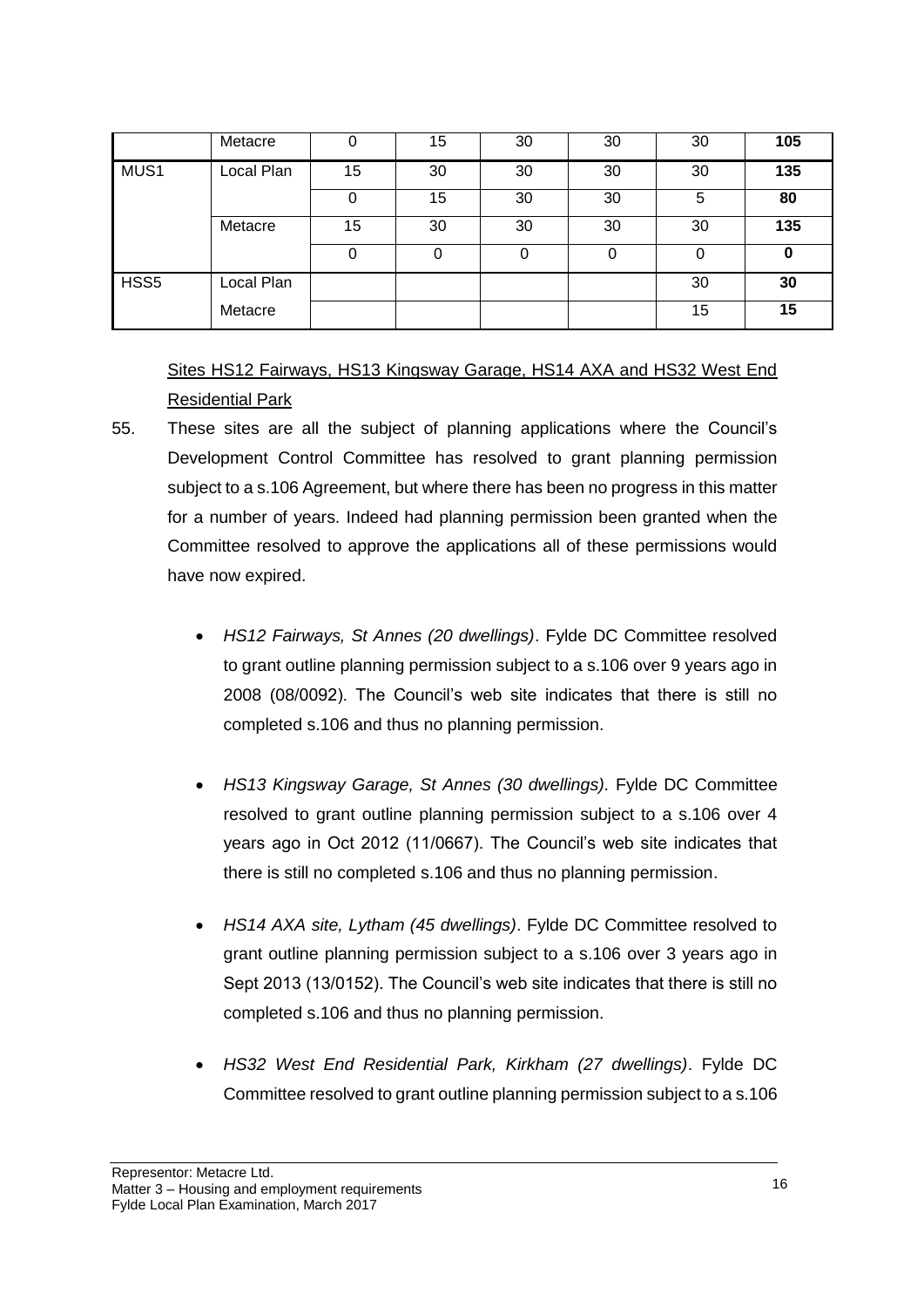over 4 years ago in Oct 2012 (12/0376). The Council's web site indicates that there is still no completed s.106 and thus no planning permission

56. The fact that these sites have not been brought forward for development in over 3 years and in one case 9 years, despite having a Committee Resolution to approve, suggests that there are constraints. The sites should not therefore be counted towards the deliverable five year supply, reducing it by **122 dwellings**.

| Site        |            | 2016/17 | 2017/18 | 2018/19  | 2019/20  | 2020/21 | <b>Total</b> |
|-------------|------------|---------|---------|----------|----------|---------|--------------|
| <b>HS12</b> | Local Plan |         |         | 15       | 5        |         | 20           |
|             | Metacre    |         |         | $\Omega$ | $\Omega$ |         | 0            |
| <b>HS13</b> | Local Plan |         |         | 15       | 15       |         | 30           |
|             | Metacre    |         |         | 0        | 0        |         | 0            |
| <b>HS14</b> | Local Plan |         |         | 15       | 30       |         | 45           |
|             | Metacre    |         |         | $\Omega$ | 0        |         | 0            |
| <b>HS32</b> | Local Plan |         | 15      | 12       |          |         | 27           |
|             | Metacre    |         | 0       | 0        |          |         | 0            |

Sites HS2 Jubilee House, HS30 Pennine View, HS47 North View Farm, HSS3 Singleton Village, HS4 The Gables and HS6 North Promenade

- 57. The Local Plan supply includes the following sites which were either granted planning permission a number of years ago and the permissions have now expired, or planning applications were submitted but have been withdrawn, or a start on site was made some years ago but there has been no apparent progress, or there is a history of unimplemented planning permissions and the latest extant permission is due to expire very shortly.
	- *HS2 Jubilee House, Lytham* (20 dwellings). This site is a business park and some 14 months after securing outline residential consent planning permission was sought and granted for the erection of a sign displaying the occupants of the offices (ref no. 14/0762). The residential consent (13/0001) also expired in August 2016. This suggests that the owner does not intend to seek the residential redevelopment of the site.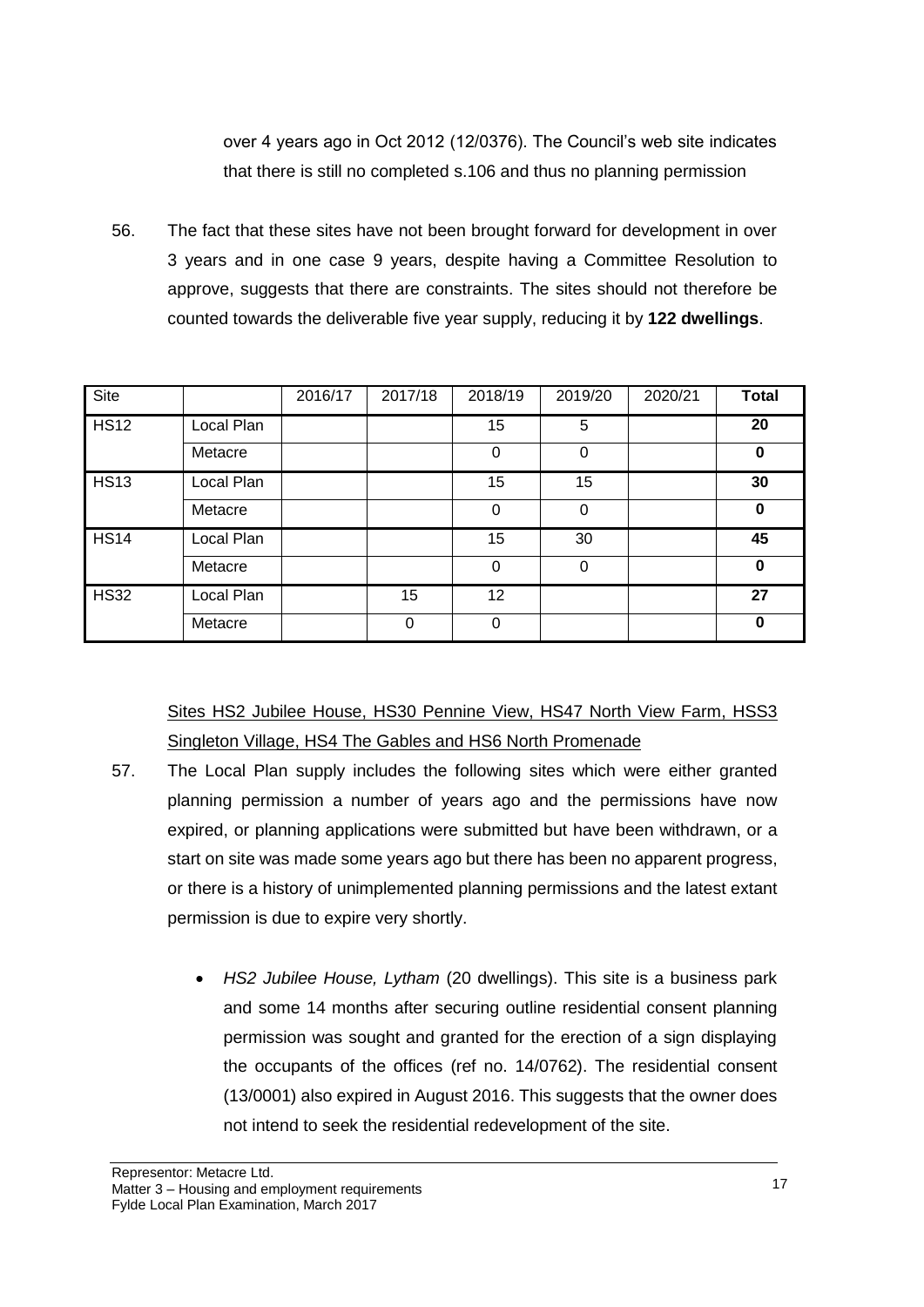- *HS30 Pennine View, Wesham (12 dwellings)*. This site has a history of unimplemented planning permissions such as 10/0307 which obtained a resolution to approve subject to a Section 106 Agreement which the applicant failed to sign. The latest application obtained outline planning approval in September 2013 (13/0364) which expired in September 2016. This suggests that there are constraints preventing this site being brought forward.
- *HS47 North View Farm, Wrea Green (15 dwellings)*. An outline application for 15 dwellings (14/0880) and a full application for 11 dwellings (15/0296) were submitted over 2 years ago but according to the Council's web site both applications were withdrawn and there have been no resubmissions.
- *HS53 Singleton Village, Singleton (15 dwellings)*. An outline application for 15 dwellings (14/0652) was submitted over 2½ years ago but according to the Council's website this was withdrawn and there have been no resubmissions.
- *HS4 The Gables (19 dwellings)*. Planning permission was granted in 2006 (05/0648) and a start on site was registered as having occurred in April 2008, however, the Local Plan trajectory shows that no dwellings have been completed in the intervening 9 years. Unless the development is now underway evidence suggests that this site is not being brought forward.
- *HS6, 68 North Promenade (12 dwellings)*. Outline planning permission was originally granted in April 2013 (08/0853) and was then renewed in June 2014 (13/0744). There is no evidence on the Council's web site of Reserved Matters having been submitted and the latest outline permission expires in 3 months on  $9<sup>th</sup>$  June 2017. Moreover, these permissions require the demolition of 68 North Promenade and in June 2015 planning permission was granted for a single storey domestic extension to 68 North Promenade (15/0228). The Building Control record ref: R/BN/15/0413 also confirms that this extension has been completed. This suggests that the owner does not intend to seek the residential redevelopment of the site.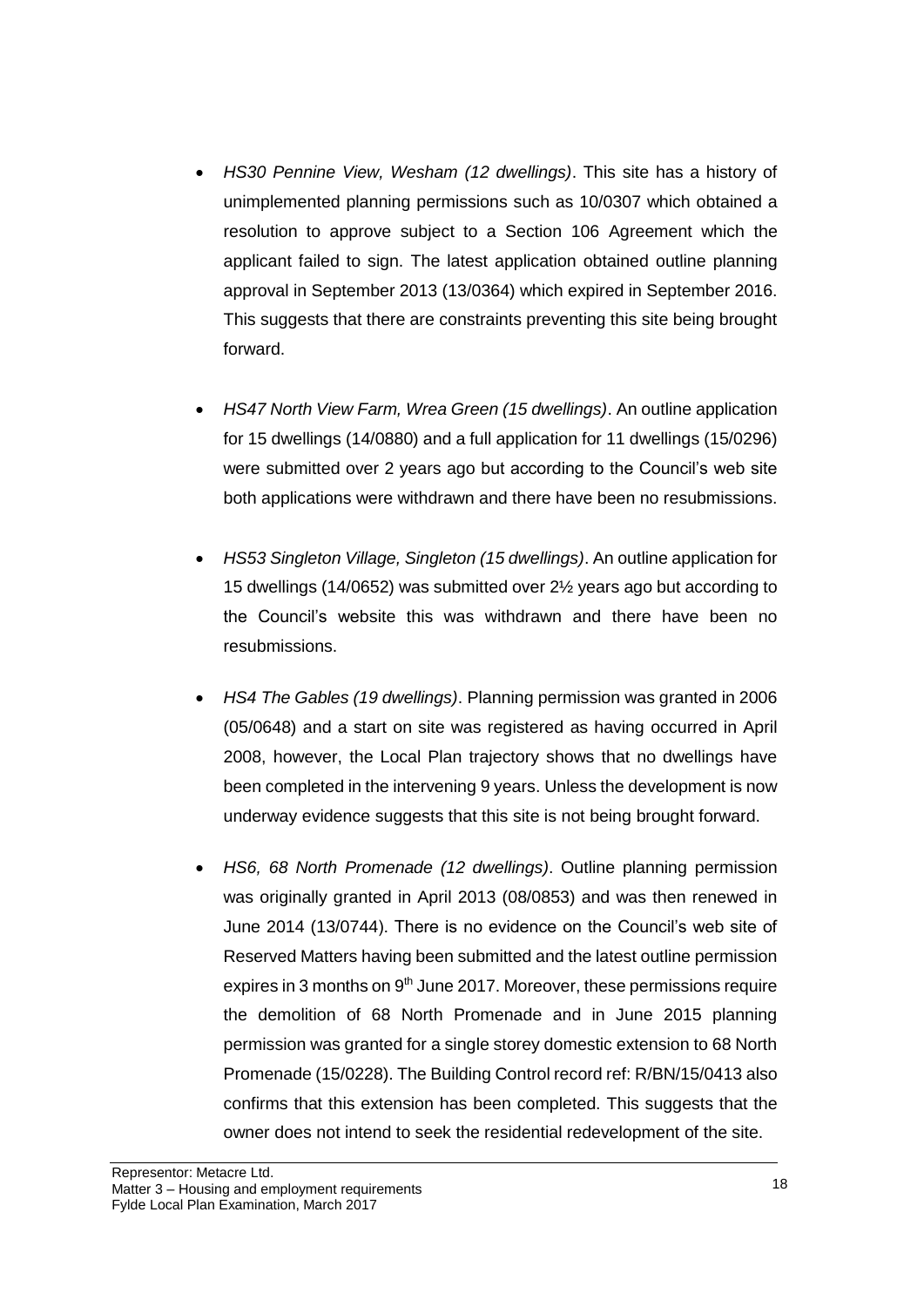| Site            |            | 2016/17     | 2017/18     | 2018/19     | 2019/20 | 2020/21 | <b>Total</b> |
|-----------------|------------|-------------|-------------|-------------|---------|---------|--------------|
|                 |            |             |             |             |         |         |              |
| HS <sub>2</sub> | Local Plan | 15          | 5           |             |         |         | 20           |
|                 | Metacre    | $\mathbf 0$ | $\mathbf 0$ |             |         |         | $\mathbf 0$  |
| <b>HS30</b>     | Local Plan |             | 12          |             |         |         | 12           |
|                 | Metacre    |             | 0           |             |         |         | $\bf{0}$     |
| <b>HS47</b>     | Local Plan |             |             | 15          |         |         | 15           |
|                 | Metacre    |             |             | $\mathbf 0$ |         |         | $\mathbf 0$  |
| <b>HS53</b>     | Local Plan |             |             | 15          |         |         | 15           |
|                 | Metacre    |             |             | $\mathbf 0$ |         |         | $\bf{0}$     |
| HS4             | Local Plan | 15          | 4           |             |         |         | 19           |
|                 | Metacre    | $\mathbf 0$ | $\mathbf 0$ |             |         |         | $\bf{0}$     |
| HS <sub>6</sub> | Local Plan | 12          |             |             |         |         | 12           |
|                 | Metacre    | 0           |             |             |         |         | 0            |

58. The above sites should not therefore be included within the deliverable supply, which reduces the supply by **93 dwellings**.

### Sites HS21 Westgate Road and HS37 The Refuge

- 59. With regards to the following two sites it is evident that less dwellings are being proposed than identified in the Local Plan housing trajectory.
	- *HS21, 11-63 Westgate Road, St Annes.* Whilst outline permission was granted on appeal for 70 homes in August 2009 (12/0499), the Council granted planning permission for a smaller development of just 25 apartments in Nov 2016 (16/0194).
	- *HS37, The Refuge, Freckleton.* Whilst outline planning permission was granted for 13 dwellings on appeal in December 2013 (13/0262) planning permission has subsequently been granted in December 2016 to erect just 11 dwellings (16/0609).
- 60. When the Local Plan trajectory is amended accordingly the five year supply is reduced by **47 dwellings**.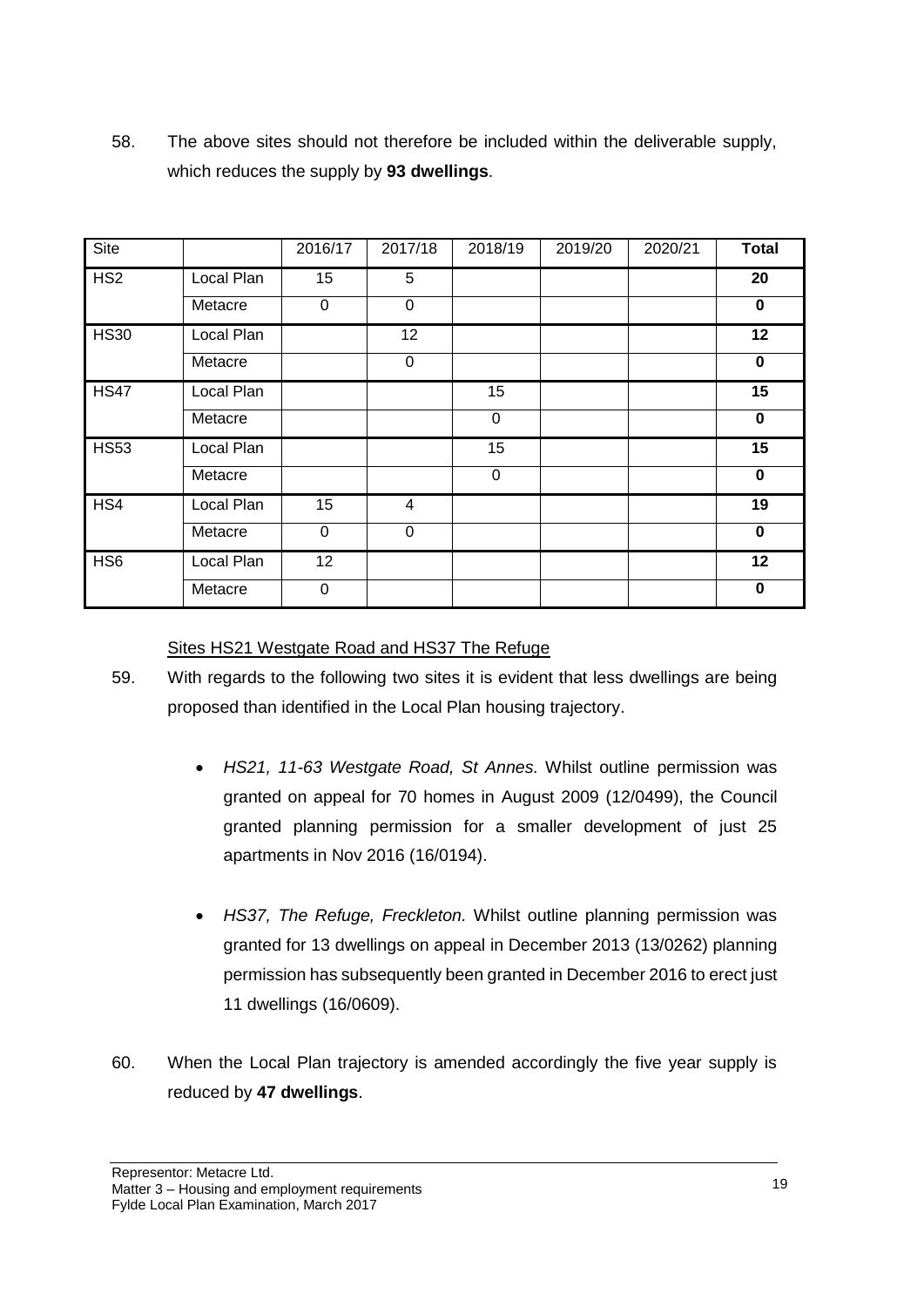## Elswick Neighbourhood Development Plan

61. The housing trajectory includes an allowance of 50 dwellings from the Elswick Neighbourhood Development Plan allocation. Whilst the Neighbourhood Plan area has been approved and a questionnaire to local residents circulated, there has been no further progress. Until such time as this Neighbourhood Plan is adopted and housing sites identified it is inappropriate to include an allowance for sites coming forward within the deliverable five year supply. It is simply unknown how long this process will take and thus when dwellings will start to be delivered. This allowance should therefore be removed, resulting in a **50 dwelling** reduction.

## Small Scale Windfall Allowance

- 62. The Local Plan trajectory includes an allowance of 75dpa from small scale windfall developments (375 dwellings in total over five years). In their response of  $27<sup>th</sup>$ January Fylde justify this by referring to the fact that there are 326 small sites with planning permission and 57 small sites which the Council are minded to approve, i.e. a total of 383 which equates to 77 completions per year for four consecutive years with 75 completions in 2020/21.
- 63. There is no guarantee that small site approvals will be built out, with many permissions lapsing for a variety of reasons. Just because there happen to be 382 committed dwellings / minded to approve, does not therefore mean that 382 dwellings will be delivered over the five year period. Fylde's submitted evidence shows that the average annual completions from small windfall sites in the last 5yr period was 35 dpa. The average is also 35 dpa in the last 10 year period.
- 64. Accordingly, historic completions suggest 35 dpa from small windfall sites would be more appropriate (175 over the 5yr period) rather than Fylde's suggested 75dpa (375 in total). This reduces the supply by **200 dwellings**.

## Empty Homes Allowance

65. Fylde include an allowance of 10 dpa for long term empty homes re-entering the market (50 dwellings in total over five year supply). PPG states that "*Empty homes can help to contribute towards meeting housing need but it would be for individual local authorities to identify and implement an empty homes strategy. Any approach to bringing empty homes back into use and counting these against housing need would have to be robustly evidenced by the local planning authority*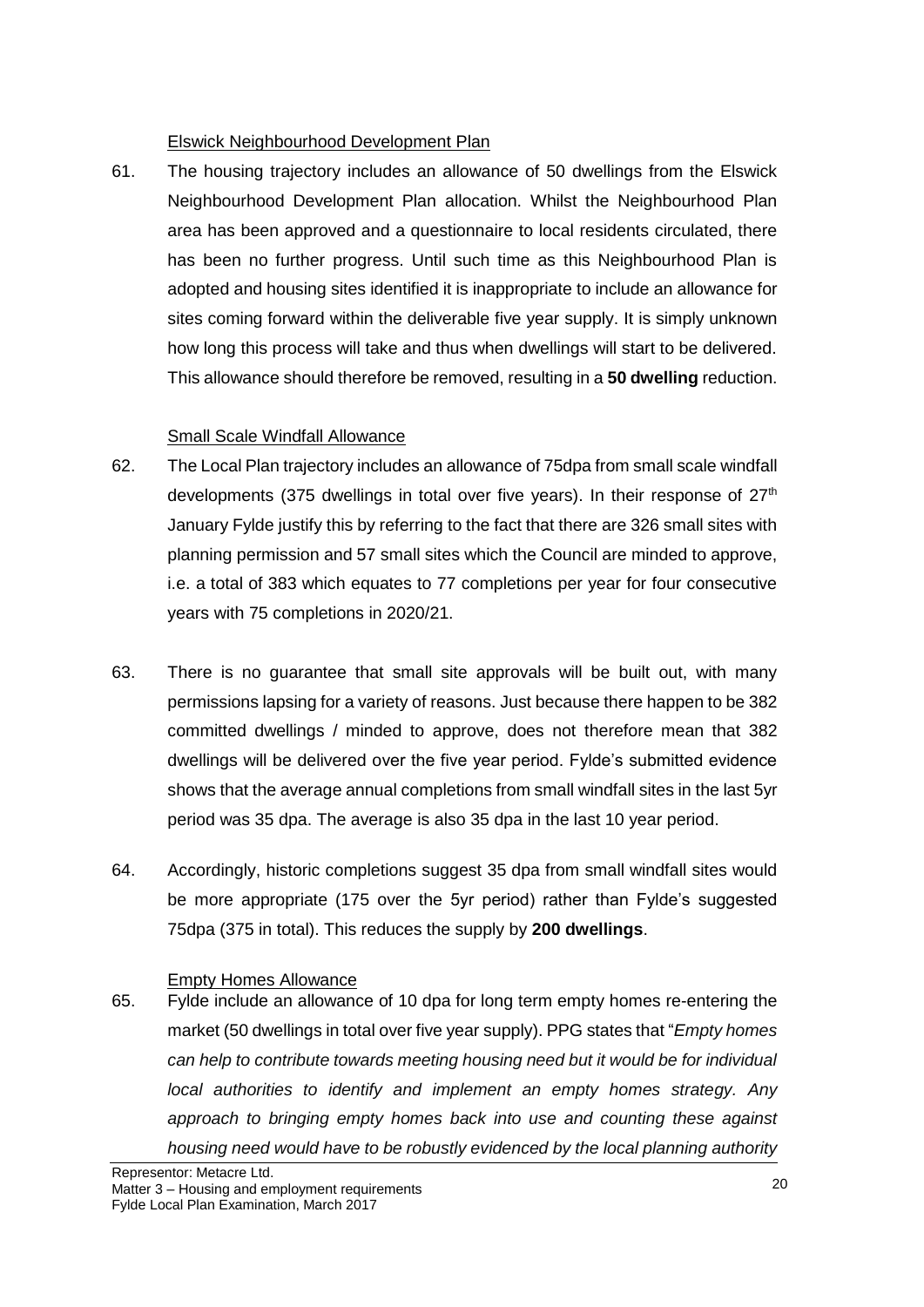*at the independent examination of the draft Local Plan, for example to test the deliverability of the strategy and to avoid double counting.."* PPG ID 3-039

- 66. It is considered that Fylde have not provided sufficiently robust evidence to justify this allowance. Indeed there is no such allowance in Fylde's HSS and if excluded the five year supply is reduced by **50 dwellings**.
- 67. In summary Fylde's housing trajectory suggests that from a 2016/17 base date there is a deliverable supply of 3,546 dwellings within five years, but when this supply is adjusted to take account of the above matters it falls by 1,122 dwellings to 2,424. As previously highlighted the five year requirement from this base date is either 3,181 dwellings (636 dpa) if the Local Plan suggested OAHN requirement figure of 370dpa is applied, or 4,082 dwellings (816 dpa) if their employment-led OAHN figure of 440-450 dpa is applied (which still makes no allowance for assisting Wyre). This equates to a supply between 3.8 and 3.0 years respectively.
- 68. Fylde have yet to provide sufficient evidence to enable a proper and justified assessment of the deliverable supply based on a March 2017 base date, but given Metacre's identified concerns regarding the deliverability of the identified sites it is highly unlikely that there will be a deliverable five year supply.
- 69. It is therefore considered that the Plan as submitted fails to comply with the requirement of NPPF 47 to ensure that the Local Plan identifies a supply of specific deliverable sites sufficient to provide five years worth of housing against their housing requirements, with an additional 20% buffer to provide a realistic prospect of achieving the planned supply.

# b) a supply of specific, deliverable sites or broad locations for growth for years 6-10 from the point of adoption?

70. Were the plan to be adopted in 2017/18 year 10 would be 2026/27. Based on Fylde's suggested 370 dpa requirement the total Local Plan housing requirement by year 10 of adoption would be 5,920 dwellings (16yrs x 370dpa). If the mid range employment-led OAHN figure of 445 dpa were applied then the requirement would be 7,120 (16yrs x 445dpa).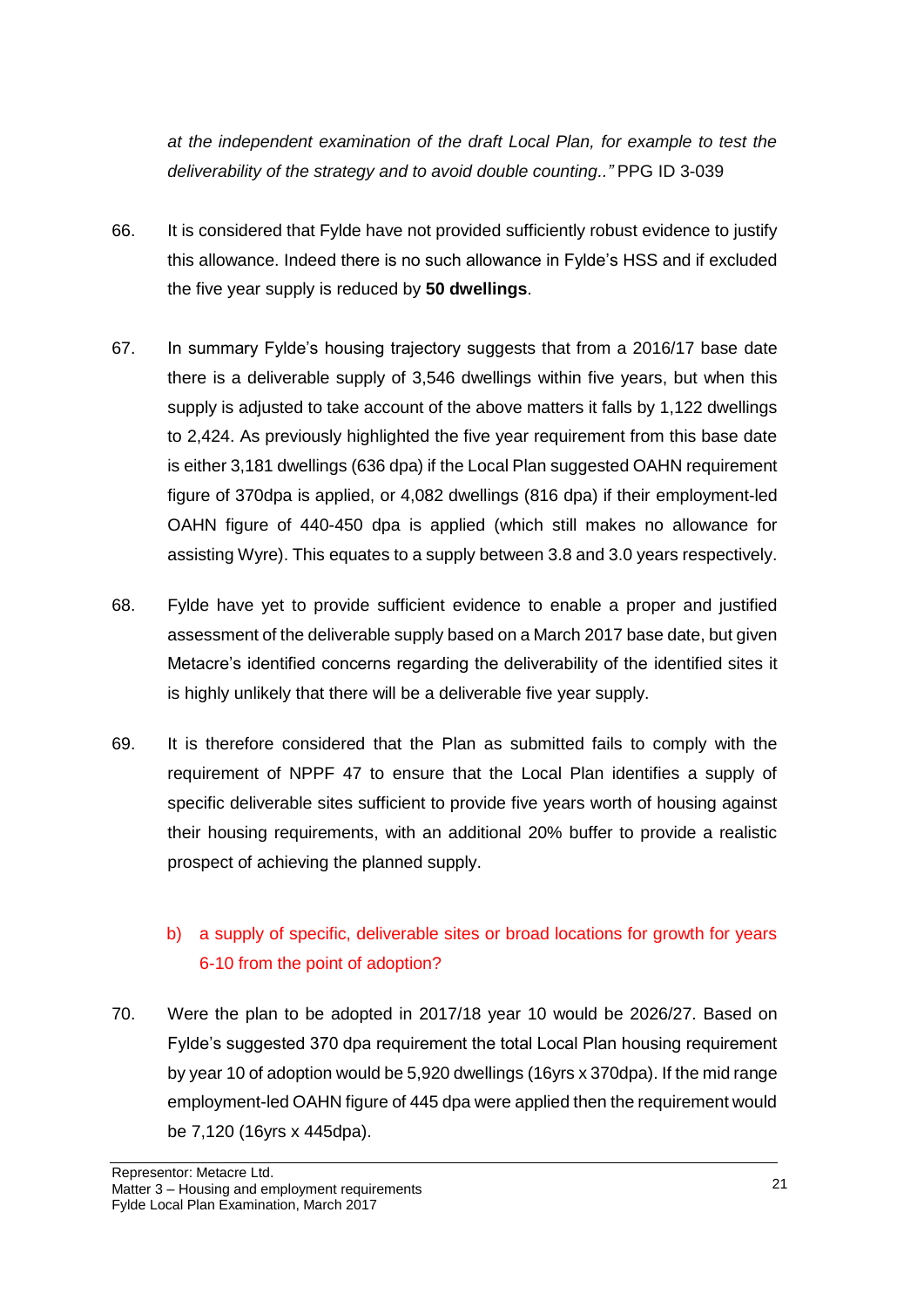- 71. Fylde's Local Plan housing trajectory suggests that the allocated sites and windfall allowances will deliver a total of 6,928 dwellings by the end of 2026/27. There are no broad locations for growth identified. Whilst this suggests that the Local Plan has a supply of specific deliverable sites for years 6-10 based on a 370dpa requirement (but not a 445dpa requirement), it has already been highlighted how the Council are significantly overestimating the anticipated delivery from these sites. If you adjust the delivery to allow for those aforementioned sites where development has slipped and/or where the rate of delivery is less than anticipated due to there being only one developer, the supply falls by 698 dwellings (Appendix 1). Two of the aforementioned sites are being developed for 47 less dwellings than anticipated and the empty homes allowance of 50 dwellings is considered unjustified. As previously highlighted it is considered that the small windfall allowance from 2016/17 onwards should be 35dpa not the suggested 77dpa followed by 40dpa, which would reduce the supply by a further 238 dwellings. Combined this reduces the supply by 1,033 dwellings to 5,895, bringing it below the requirement irrespective of which OAHN figure is applied. This is before the delivery of any other sites are examined.
- 72. Metacre do not therefore consider the Local Plan to have supply of specific deliverable sites or broad locations for growth for years 6-10 from adoption.

# c) If you contend that the plan would not provide for either a) or b) above (or both) could the Plan be appropriately modified to address this?

73. There are numerous opportunities for the Council to allocate additional housing land across the Borough which would help address this shortfall in provision, such as sites identified by Metacre Ltd in representations to the Published Plan.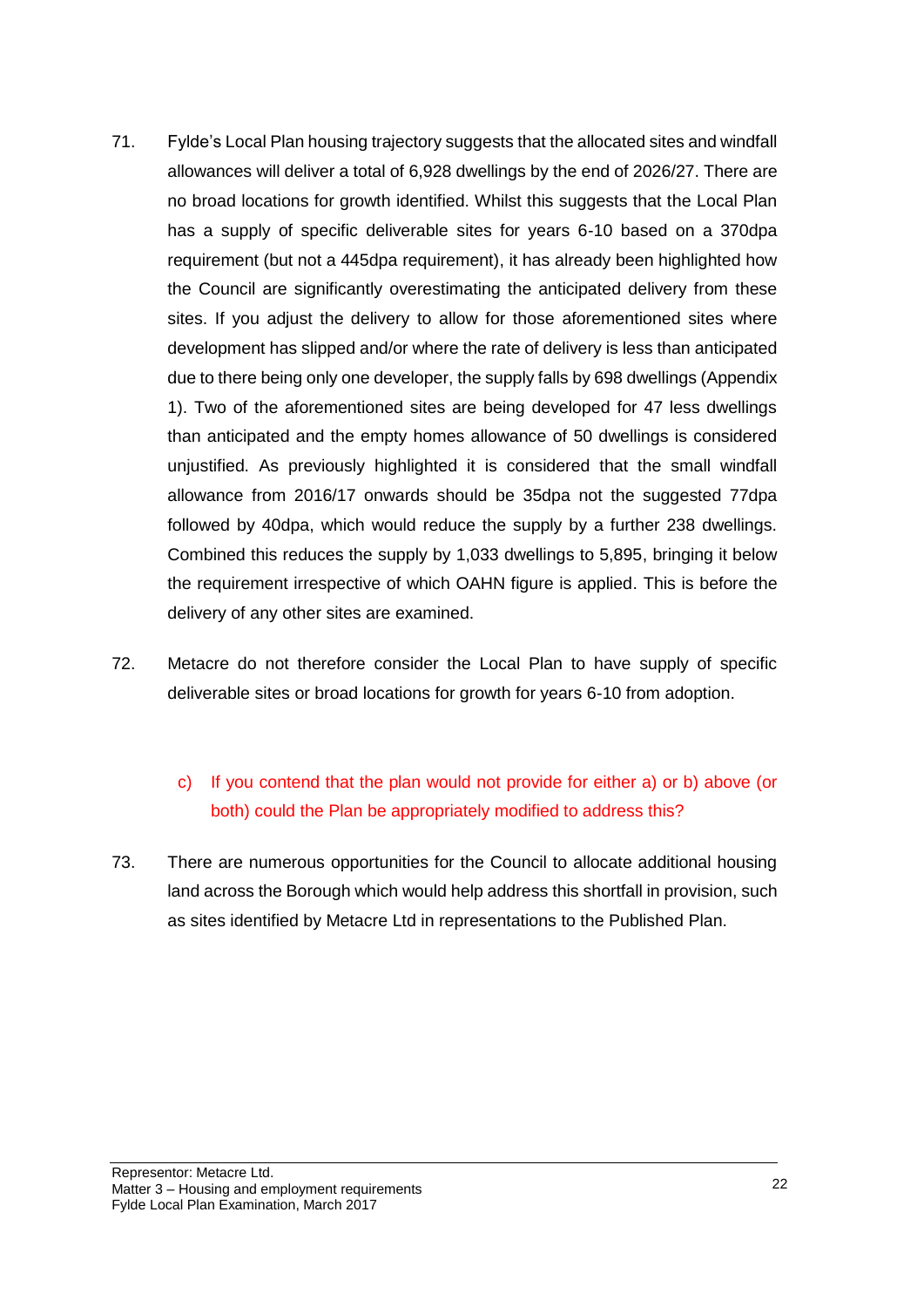# APPENDIX 1